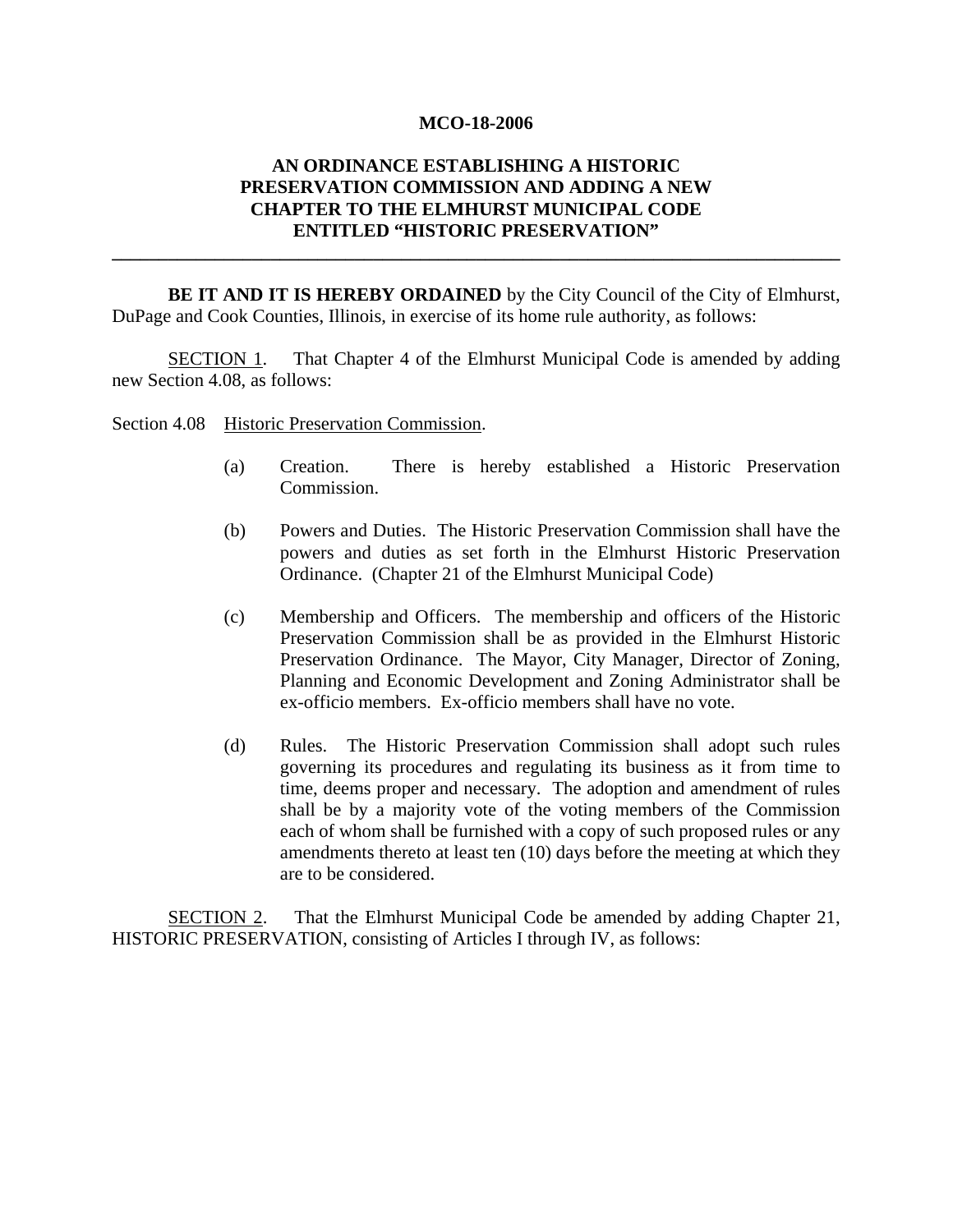## **Article I. General**

Section 21.10 Title. This ordinance shall be known and may be cited as the Historic Preservation Ordinance and may be referred to herein as "the Ordinance" or "this Ordinance".

Section 21.11 Findings. The City Council finds:

- (a) That properties, buildings, structures and objects of or relating to the City which are sources of its tradition and stability are threatened with deterioration or disappearance due to lack of maintenance, development or redevelopment in the City and in areas adjacent thereto; and
- (b) That the public health, safety and general welfare and sound land planning require that properties, buildings, structures, sites and objects having special historic or architectural significance should be preserved, enhanced, continued or restored to use; and
- (c) That the City's economic vitality and tax base cannot be maintained and enhanced without regard for Elmhurst's heritage represented by its older historic and architecturally significant properties, buildings, structures, sites, objects and neighborhoods; and
- (d) That according to surveys of City residents, a substantial majority thereof believe the City should provide for the designation of historically and/or architecturally significant buildings; and
- (e) That State and Federal governments encourage the preservation of historic and architecturally significant buildings, structures, properties, sites and objects.

Section 21.12 Intent and Purpose.

- (a) The intent of this ordinance is to promote historic and architectural preservation in the City. The City seeks to protect, enhance, and perpetuate those historical and architecturally significant structures, buildings, sites, objects and areas valued by the City and its residents that are significant to the City's history, culture, and architecture, preserving the community character, encouraging respect for past and providing a historical context for the City.
- (b) The purpose of this ordinance is to: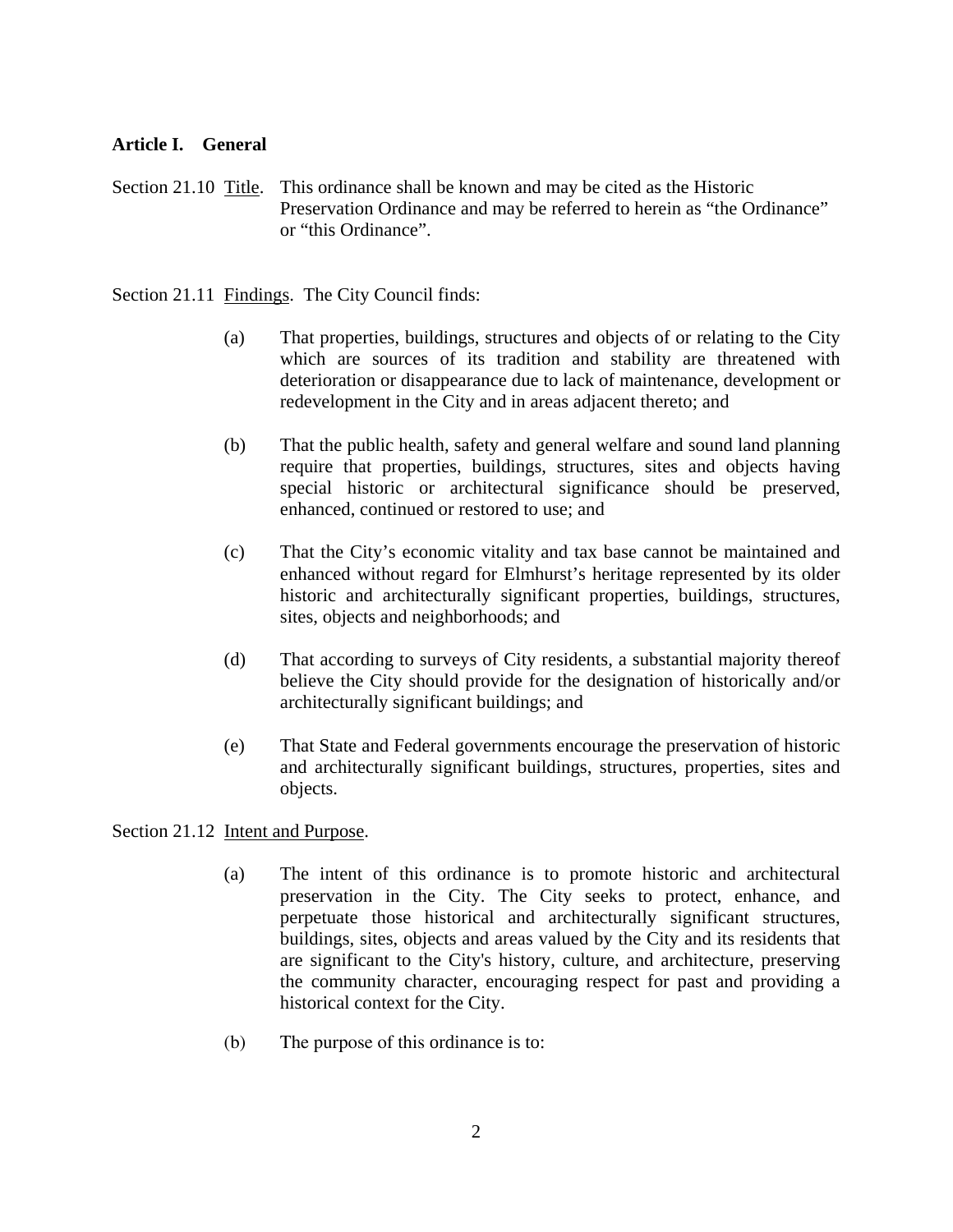- 1. Foster civic pride in the beauty and accomplishments of the past as represented in the City's landmarks and historic districts;
- 2. Preserve, promote, maintain and enhance the City's historic and architecturally significant resources and character as a community comprised principally of well-maintained single-family residential neighborhoods, cultural and educational institutions and thriving business areas oriented to serve the day-to-day needs of local residents;
- 3. Foster and encourage preservation, restoration and rehabilitation of areas, properties, structures and sites thereby preventing future blight and deterioration;
- 4. Protect and enhance the attractiveness of the City to homeowners, home buyers, tourists, visitors, businesses, and shoppers, and the support and promotion of business, commerce, industry, cultural activities, education and tourism, thereby providing economic benefits to the City, its residents, institutions and businesses;
- 5. Maintain and improve property values in the City;
- 6. Protect, preserve, and enhance the City's aesthetic appearance and character;
- 7. Encourage the designation of landmark status upon structures, buildings, properties, sites, objects and areas on a local, State, and national level while recognizing the property rights of the owners of historic and architecturally significant properties, structures, buildings, sites and objects;
- 8. Educate the general public as to the significance of historic preservation;
- 9. Continue the preparation of surveys and studies of the City's historical and architectural resources and maintain and update a register of areas, properties, structures, buildings, sites, objects and areas that may be worthy of landmark designation; and
- 10. Encourage public participation in identifying and preserving historical and architectural resources through public hearings on proposed designations, applications for changes to historic properties, buildings, sites, structures, and applications for changes to same due to economic hardships.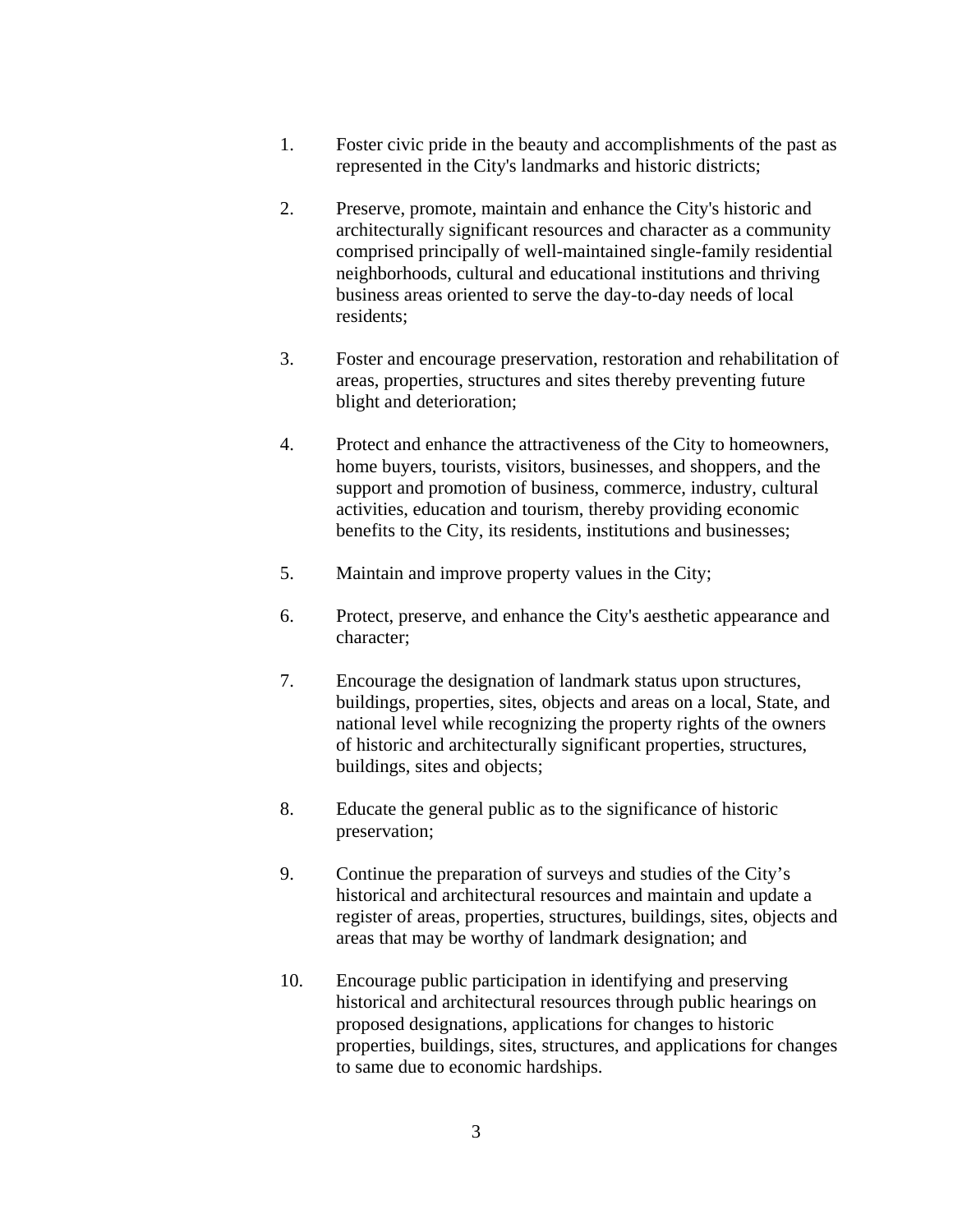Section 21.13 Definitions. For purposes of this ordinance, the following definitions shall control:

- (a) ALTERATION: Any act or process requiring a building permit or demolition permit, or any act or process included in Article IV of this ordinance, that changes one or more of the historic, cultural, architectural or archaeological features of an area, property, structure, site or object, including, but not limited to, the erection, construction, reconstruction or relocation of any property, structure or object, or any part of a property, building, structure, site or object, or land altering activities.
- (b) APPLICANT: A person who submits an application for designation of a Landmark, for issuance of a Certificate of Appropriateness or for a Certificate of Economic Hardship.
- (c) APPLICATION: A form submitted for designation of a Landmark, for approval of alteration, construction, demolition or relocation that requires issuance of a Certificate of Appropriateness or Certificate of Economic Hardship.
- (d) AREA: A specific geographic division of the City of Elmhurst.
- (e) BUILDING: Any structure built, used, designed, or intended for the support, shelter, protection, or enclosure of persons, animals, chattels, or property of any kind, and which is permanently affixed to the land.
- (f) BUILDING DEPARTMENT: The City of Elmhurst Building Department.
- (g) BUSINESS DAY: A day on which the City of Elmhurst is open for business. Sections of this ordinance, which refer to time periods in which "business days" are not specified, shall be understood to refer to calendar days.
- (h) CERTIFICATE OF APPROPRIATENESS: A certificate issued by the Commission indicating review and authorization of plans for alteration, construction, demolition or relocation of a landmark, or property, structure, site or object within a district.
- (i) CERTIFICATE OF ECONOMIC HARDSHIP: A certificate issued by the Commission after a determination by the Commission that the previous denial of a Certificate of Appropriateness has resulted in a denial of all reasonable use of and return from the property.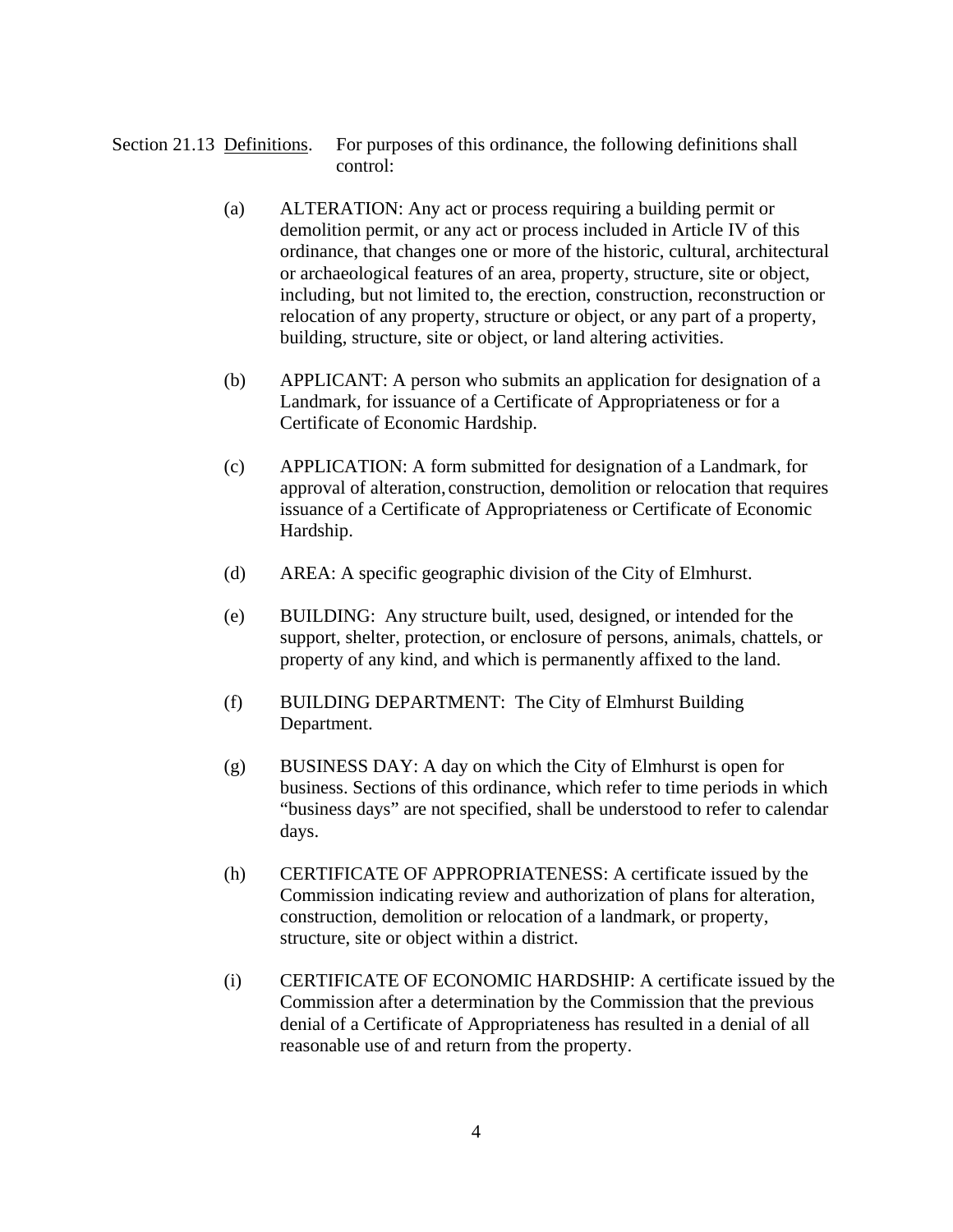- (j) COMMISSION: The Elmhurst Historic Preservation Commission.
- (k) COMMISSIONERS: Persons appointed by the Mayor, with the advice and consent of the Council, to the Elmhurst Historic Preservation Commission and the ex-officio members of the Commission.
- (l) CONSTRUCTION: The act of adding an addition to a building or structure or the erection of a new principal or accessory building or structure on a property or site that requires a building permit under the ordinances of the City.
- (m) CORPORATE AUTHORITIES: The Mayor and City Council of the City of Elmhurst.
- (n) COUNCIL: The City Council of the City of Elmhurst.
- (o) DEMOLITION: Any act or process that destroys all or any part of an exterior wall, foundation, interior or exterior column or load-bearing wall of a landmark or a property, structure, site or object within a district.
- (p) DEPARTMENT OF PLANNING, ZONING & ECONOMIC DEVELOPMENT OR DEPARTMENT: City of Elmhurst Department of Planning, Zoning and Economic Development.
- (q) DESIGN GUIDELINE: Any design standard specified by the Commission for alteration, construction or relocation that is unique to a particular landmark or district to be used in conjunction with other design standards in this Chapter, and the U.S. Secretary of Interior's "Standards for Rehabilitation of Historic Properties", as amended.
- (r) DISTRICT: An identifiable area with definable boundaries designated as a "Historic District" by an ordinance adopted by the Council and in which a significant number of the properties, structures, sites or objects have a high degree of historic, cultural, architectural or archaeological significance and integrity. Many of the properties, buildings, structures, sites or objects included in the district may qualify as landmarks and may or may not be contiguous. For purposes of this Chapter and unless otherwise expressly provided by Council in the ordinance for designation, all designations shall presumptively include the lot(s) of record or the zoning lots (as determined by the Zoning Administrator) associated with buildings, structures and objects located in the district.
- (s) EXTERIOR ARCHITECTURAL APPEARANCE: The architectural character and general composition of the exterior of a property, structure or object, visible from a public street or public way, including but not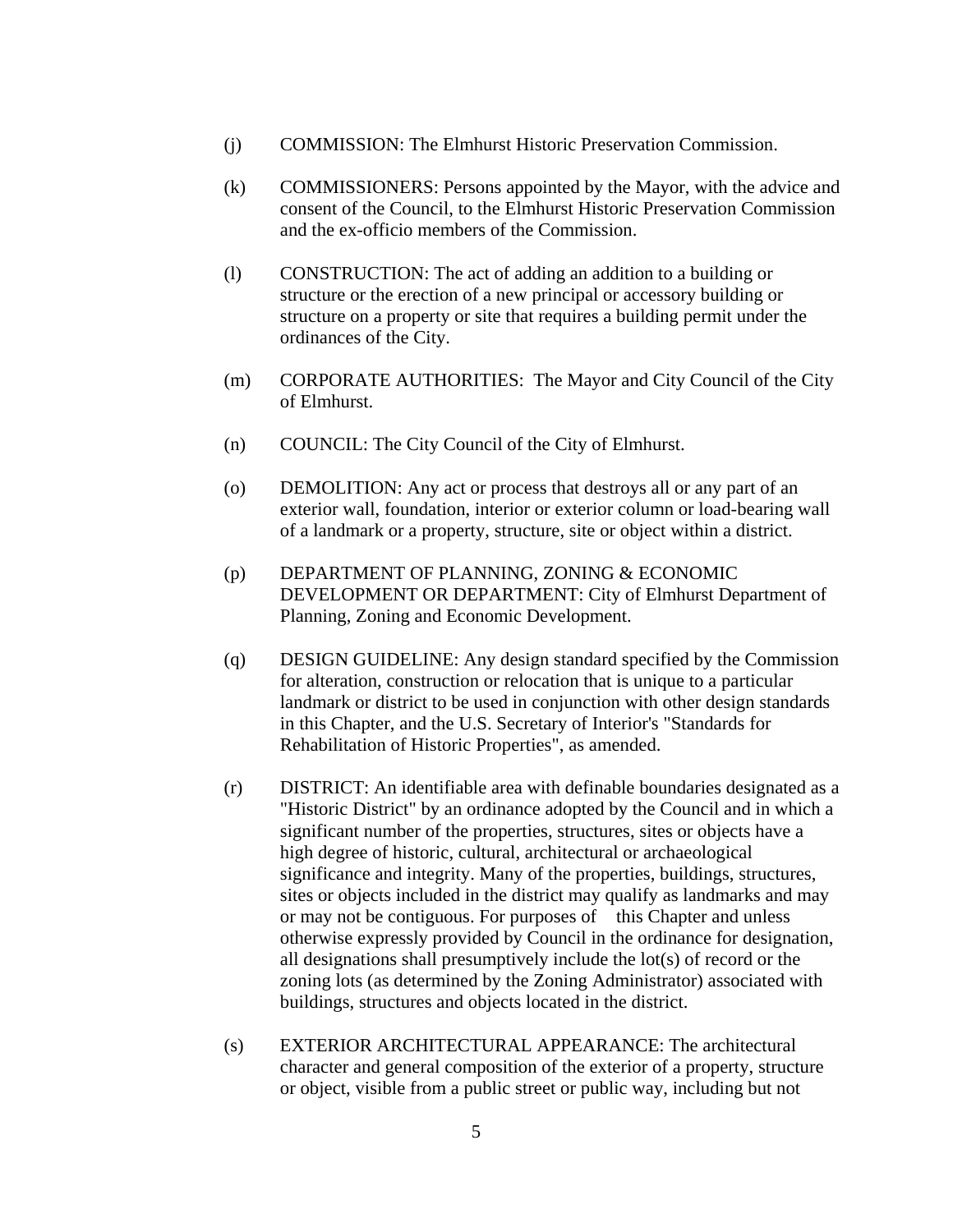limited to the kind and texture of the building material and the type, design and character of all architectural details and elements, including, but not limited to, windows, doors, light fixtures, trim and signs.

- (t) LAND ALTERING ACTIVITY: Any act or process requiring a permit that changes one or more of the historic, cultural, architectural or archaeological features of an area, property or site, including but not limited to, berming, scraping, leveling, grading, pile driving, excavating and compacting.
- (u) LANDMARK: A property, building, structure, site or object designated as a "landmark" by ordinance adopted by the City Council. Landmarks shall have a high degree of historic, cultural, architectural or archaeological significance to the City. For purposes of this Chapter and unless otherwise expressly provided by Council in the ordinance for designation, all designations shall presumptively include the lot(s) of record or zoning lots (as determined by the Zoning Administrator), as the case might be, associated with the property, building, structure, site or object designated as a landmark.
- (v) LOT OF RECORD: a lot which is part of a subdivision, the plat of which has been recorded in the office of the Recorder of Deeds of DuPage County; or a parcel of land, the deed to which was recorded in the office of said Recorder of Deeds prior to the adoption of this ordinance.
- (w) MEMBERS: Members including ex officio members of the Commission, also referred to throughout this ordinance as "Commissioners."
- (x) NOMINATOR: A person or persons who submit a form for the designation of a landmark or district.
- (y) OBJECT: Anything constructed, fabricated or created, the use of which does not require permanent or semi-permanent location on or in the ground, and can be moved from one location to another, including without limitation ships, boats, railroad cars, automobiles, wagons, tractors, statues and works of art.
- (z) OWNER OF RECORD: For purposes of this Chapter, owner of record shall mean any person having a legal or equitable interest in a property. The owner of record shall be established by the records of the DuPage County Recorder.
- (aa) PERSON: An individual, corporation, governmental agency, business trust, estate, trust, partnership, corporation, firm, association, two (2) or more persons having a joint or common interest, or any other legal entity.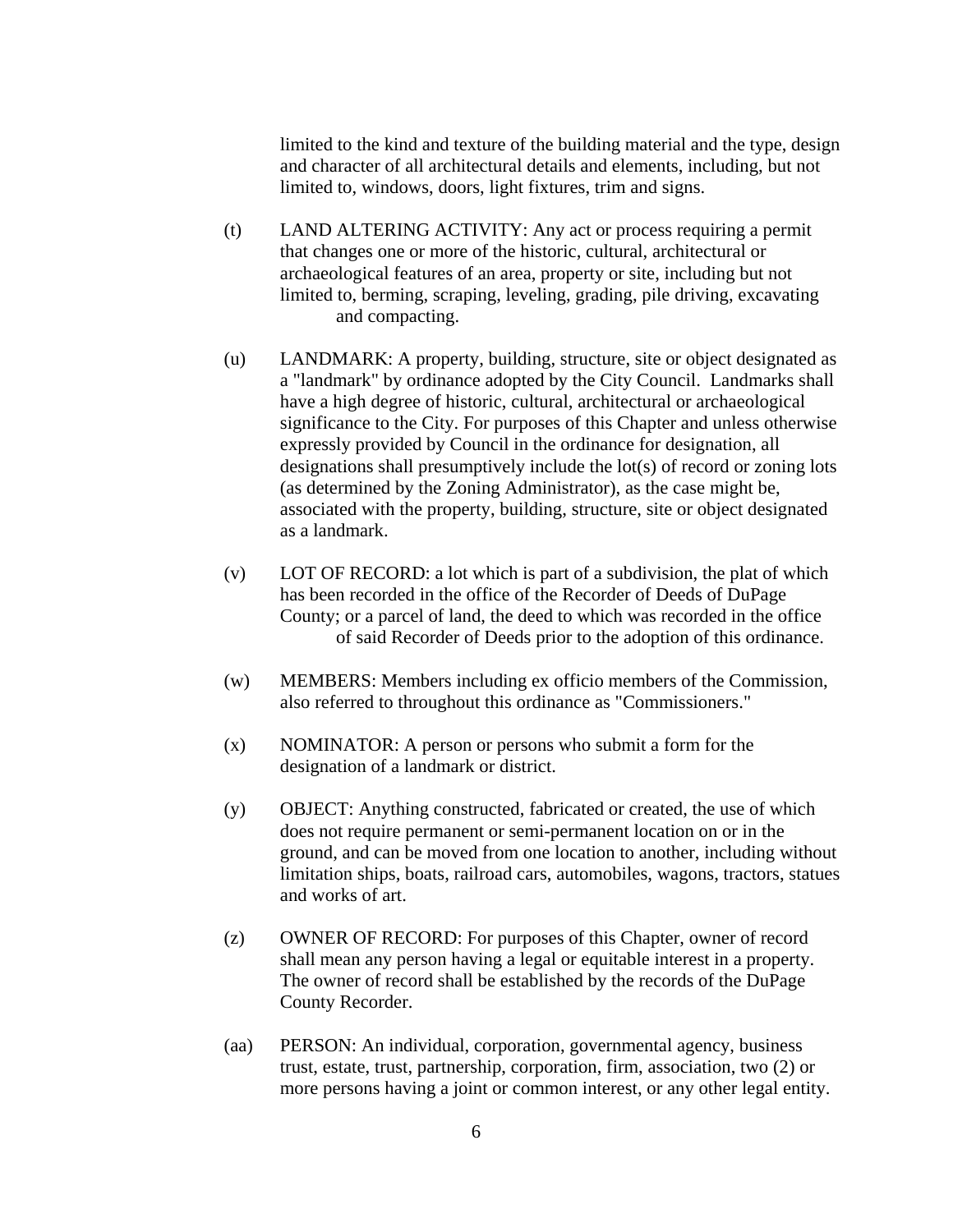- (bb) ZONING & PLANNING COMMISSION: The City of Elmhurst Zoning & Planning Commission.
- (cc) PROJECT: Any proposed or actual alteration, construction, demolition or relocation of an area, property, building, structure, site, area or object.
- (dd) PROPERTY: Land and structures or land and objects identified as a separate lot for purposes of the subdivision and zoning regulations of the City.
- (ee) RELOCATION: Any repositioning of a structure or object on its site or to another site.
- (ff) REPAIR: Any change to an area, property, structure, site or object that is not alteration, construction, relocation or demolition.
- (gg) RULES: The rules and procedures of the Elmhurst Preservation Commission, as amended from time to time.
- (hh) SITE: The location of an event, activity, structure or object.
- (ii) STRUCTURE: Anything constructed or erected, the use of which requires, directly or indirectly, a permanent location on or in the ground, including without limitation buildings, garages, fences, gazebos, signs, billboards, antennas, satellite sending or receiving dishes, swimming pools, walks, walls, steps, sidewalks, and works of art.
- (jj) ZONING LOT: A single tract of land located within a single block, which is designated by its owner or developer as a tract to be used, developed, or built upon as a unit, under single ownership or control. Therefore, a "zoning lot or lots" may or may not coincide with a lot of record.

#### **Article II. Administration**

Section 21.20 Historic Preservation Commission.

- (a) Compositions, Qualifications, Terms, Conditions and Officers.
	- 1. The Elmhurst Historic Preservation Commission is established pursuant to Section 4.08 of the Elmhurst Municipal Code, and shall consist of seven (7) members, appointed by the Mayor with the consent of the City Council, one of whom shall be designated as Chair. Each Commissioner shall have one vote, and shall serve without compensation. The Mayor, the City Manager and the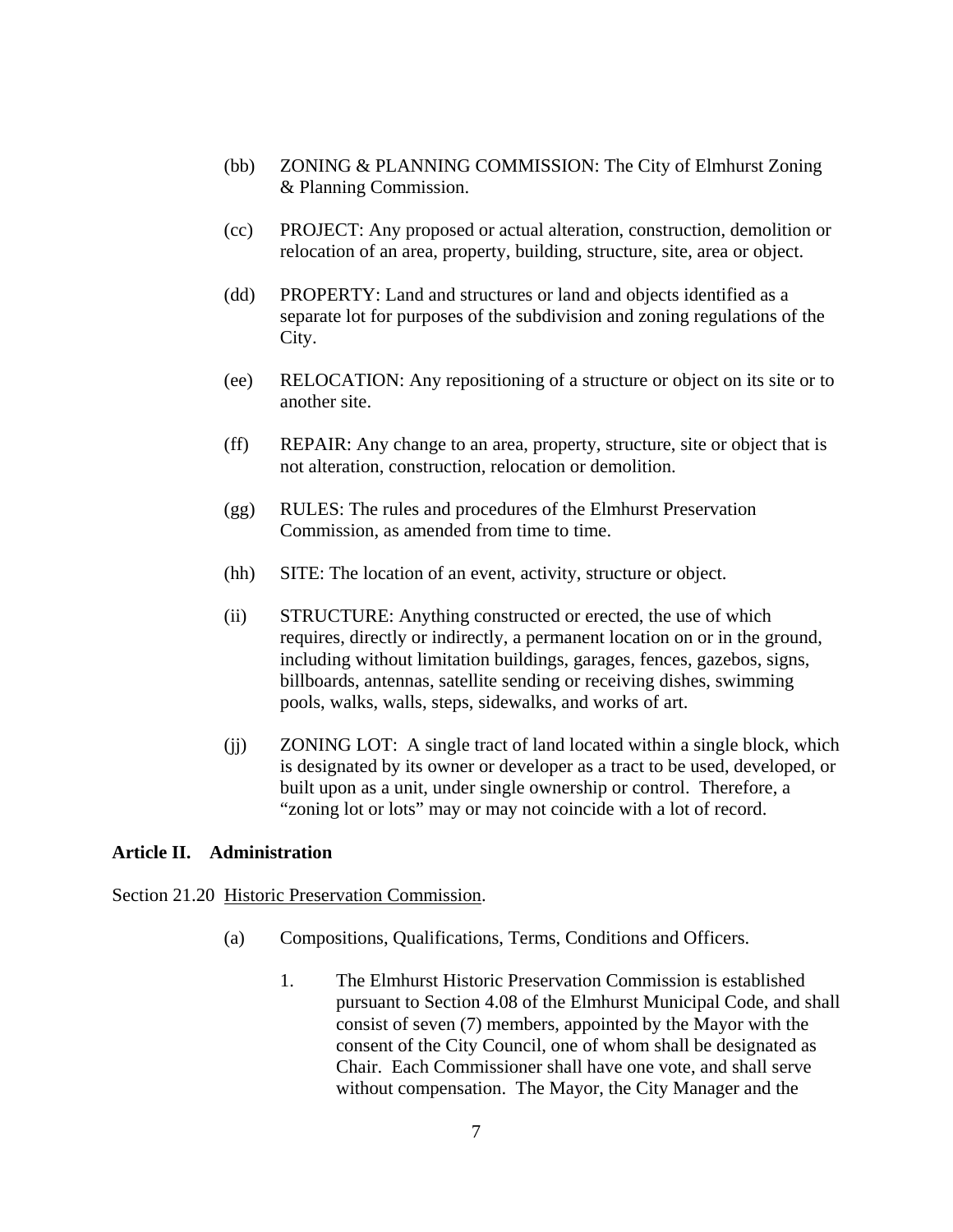Director of the Department of Planning, Zoning and Economic Development or the Director's designee shall be ex officio members of the Commission. Ex Officio Members shall be nonvoting and shall not be counted for purposes of establishing a quorum of the Commission.

- 2. The Commissioners shall be appointed on the basis of expertise, experience or interest in the area of architectural history, building construction, engineering, finance, historical preservation, architectural preservation or real estate, at least one of which shall be a licensed architect and at least another which shall be a licensed attorney whose practice concentrates in real estate law. All Commissioners shall be residents of the City.
- 3. The term of each Commissioner shall be three (3) years or until a successor shall be appointed and qualified provided that the initial appointments on the Commission shall be as follows: two members for one year; three members for two years and two members for three years. Notwithstanding the foregoing, all terms shall expire on May 30 of the last year of the individual member's term.

The Mayor shall have the power to remove any member of the Commission for cause and after public hearing before the Mayor.

Vacancies on the Commission shall be filled for the unexpired term of the member whose position has become vacant, in the same manner as provided in this Chapter with respect to appointments to a full term.

4. Officers of the Commission shall consist of a chair and secretary. The chair shall be designated by the Mayor with the advice and consent of the City Council. The Secretary shall be the Director of Planning, Zoning and Economic Development or his/her designee.

In the absence of the chair, the Commissioners present shall elect a Commissioner to serve as the presiding officer of the meeting who shall have the same powers as the Chair.

The Secretary shall have the following duties:

(i) Take minutes or cause same to be taken of each Commission meeting;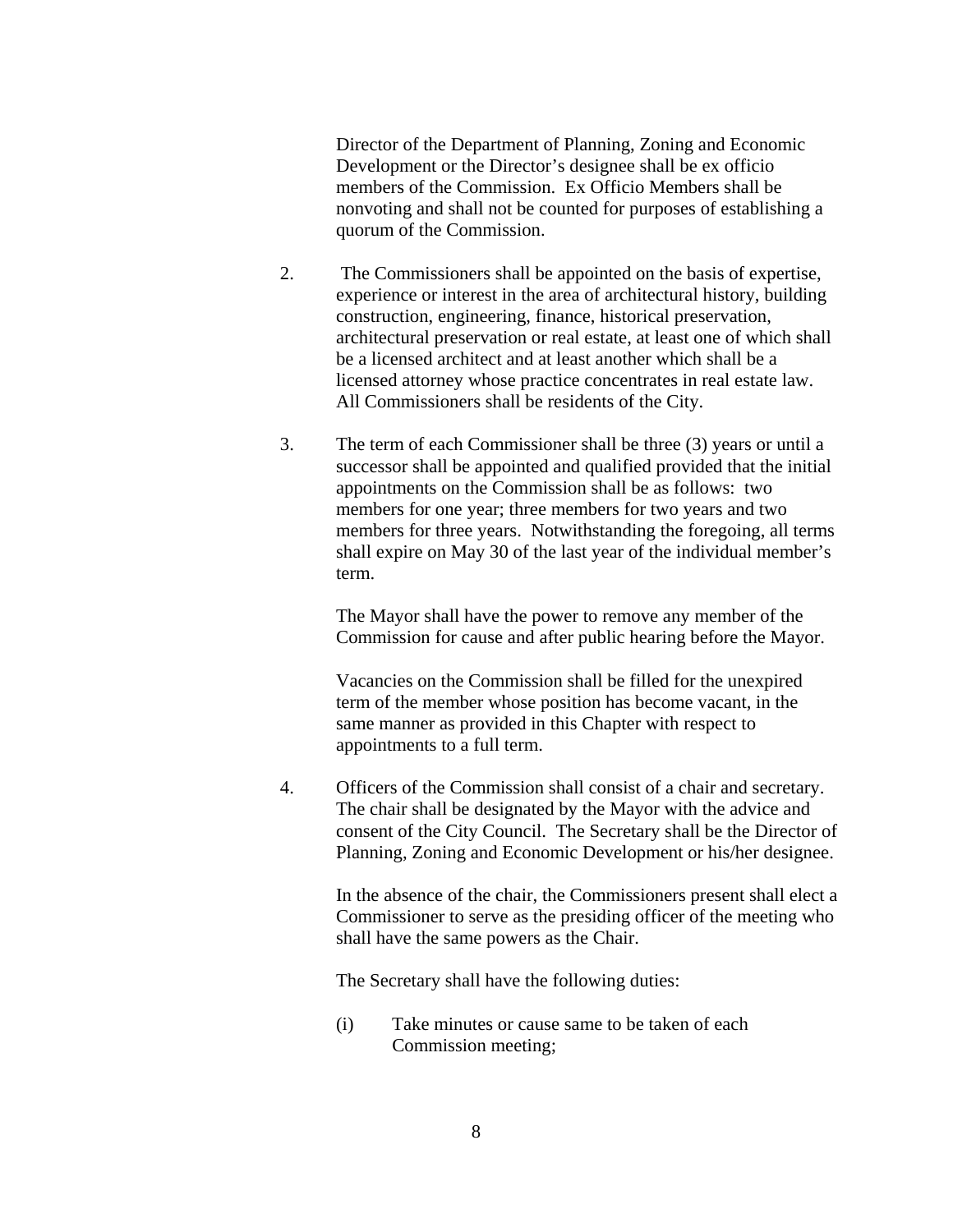- (ii) Maintain a permanent record of all resolutions, motions, transactions and determinations;
- (iii) The Secretary shall publish and distribute copies of the minutes, reports and decisions of the Commission to Commissioners;
- (iv) Give notice as provided herein or by the rules of the Commission for all public hearings conducted by the Commission;
- (v) Prepare and submit to the City Council a complete record of the proceedings before the Commission.
- (b) Meetings, Hearings, Procedures and Decisions. Regular meetings of the Commission shall be held no less frequently than four (4) times per year. Special meetings may be called, or meetings may be canceled by the chair or any four (4) Commissioners. All meetings, hearings and deliberations shall be open to the public except as otherwise permitted by the Illinois Open Meetings Act as amended from time to time. Testimony at any hearing required by the Commission shall be under oath.
	- 1. The Commission, by its rules, may create a sub-committee structure to enhance efficiency in consideration of Commission business.
	- 2. No Commissioner shall be in any manner financially interested directly in his own name or indirectly in the name of any other person, association, trust, corporation, or other entity in any property, building, structure, site or object which is the subject of an application for Landmark Designation, a Certificate of Appropriateness or Certificate of Economic Hardship or the performance of any work relating thereto upon a Commissioner may be called upon to act or vote. No Commissioner may represent, either as agent or otherwise, any person, association, trust, corporation, or other entity, with respect to any application for Landmark Designation, a Certificate of Appropriateness or Certificate of Economic Hardship upon which such Commissioner may be called upon to vote, nor may any such Commissioner take or receive, or offer to take or receive, either directly or indirectly, any money or other thing of value as a gift or bribe or means of influencing his vote or action in his official capacity.
	- 3. No motion shall be passed by the Commission which could in any manner deprive or restrict the owner of a property, building,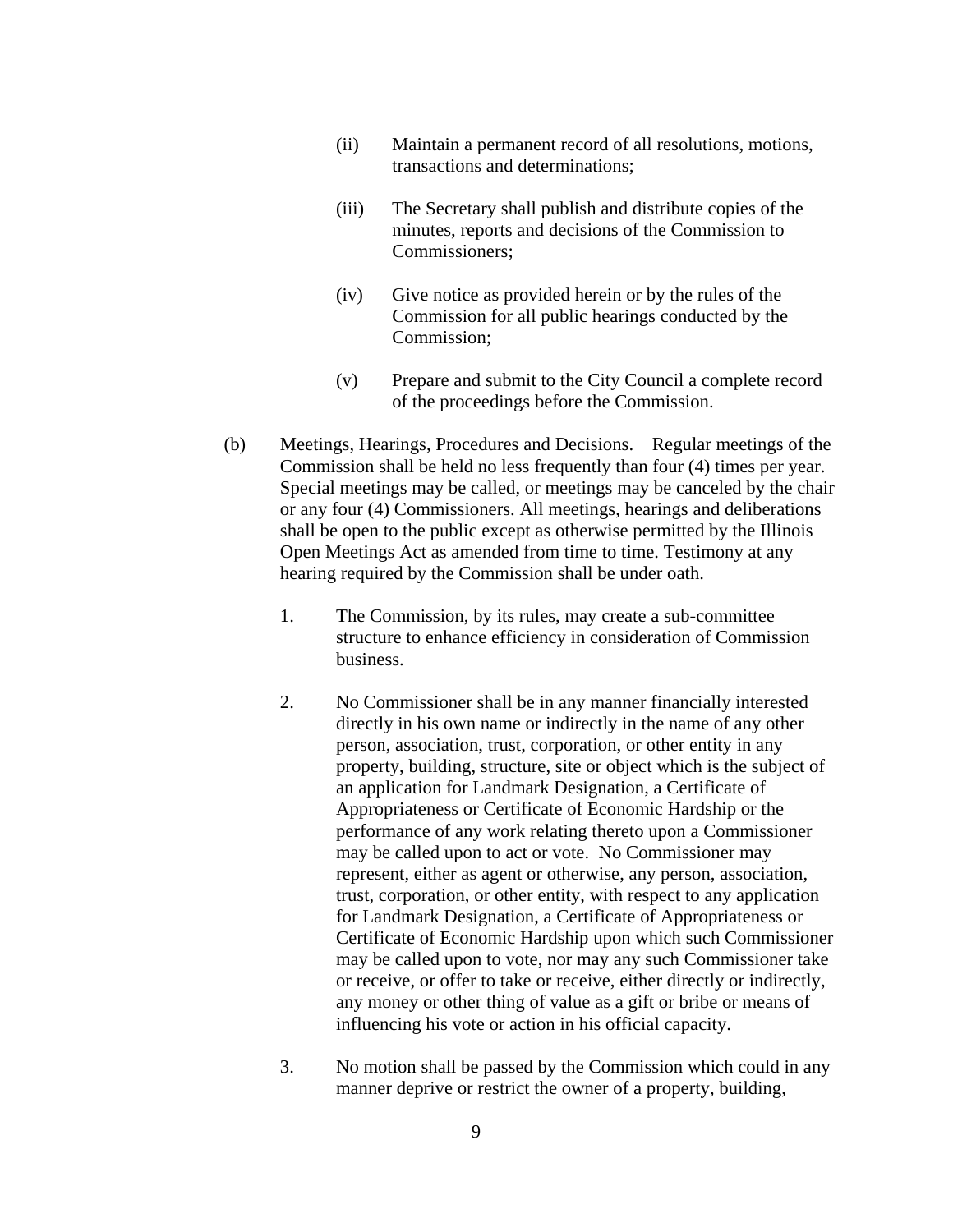structure, site or object in its use, alteration, maintenance, disposition or demolition until such owner shall first have had the opportunity to be heard at a public hearing or public meeting of the Commission.

- 4. Every final decision of the Commission and every recommendation it makes to the Council or its duly authorized committee in connection with a Landmark Designation, Certificate of Appropriateness, or Certificate of Economic Hardship shall include written findings of fact, and shall specify the reason or reasons for such decision or recommendation.
- 5. The Secretary shall endeavor to provide notice of any decision of the Commission to the applicant and any designated interested parties within fifteen (15) business days of such decision, but the failure to do so shall not affect the validity of the decision.
- 6. A quorum shall consist of four (4) Commissioners for any regular or special meeting. A meeting of the Commission shall not be conducted without establishment of a quorum.
- (c) Powers and Duties of the Commission. The Commission shall have the following powers and duties:
	- 1. To adopt its own procedural rules. In the absence of such rules, the Commission shall conduct its business, as nearly as practicable, in accordance with Robert's Rules of Order, newly revised, latest edition.
	- 2. To conduct a survey of structures, buildings, objects, sites, and areas in the City in order to identify those with historical and architectural significance;
	- 3. To keep a register of all buildings, structures, objects, sites, and areas that have been designated as landmarks, including all information required for each designation;
	- 4. To determine an appropriate system of markers and make recommendations for the design and implementation of specific markings of the streets and routes leading from one landmark to another;
	- 5. To investigate the need, desirability and practicability of designating areas of the City as historic districts and to make recommendations to the City Council on same and the criteria and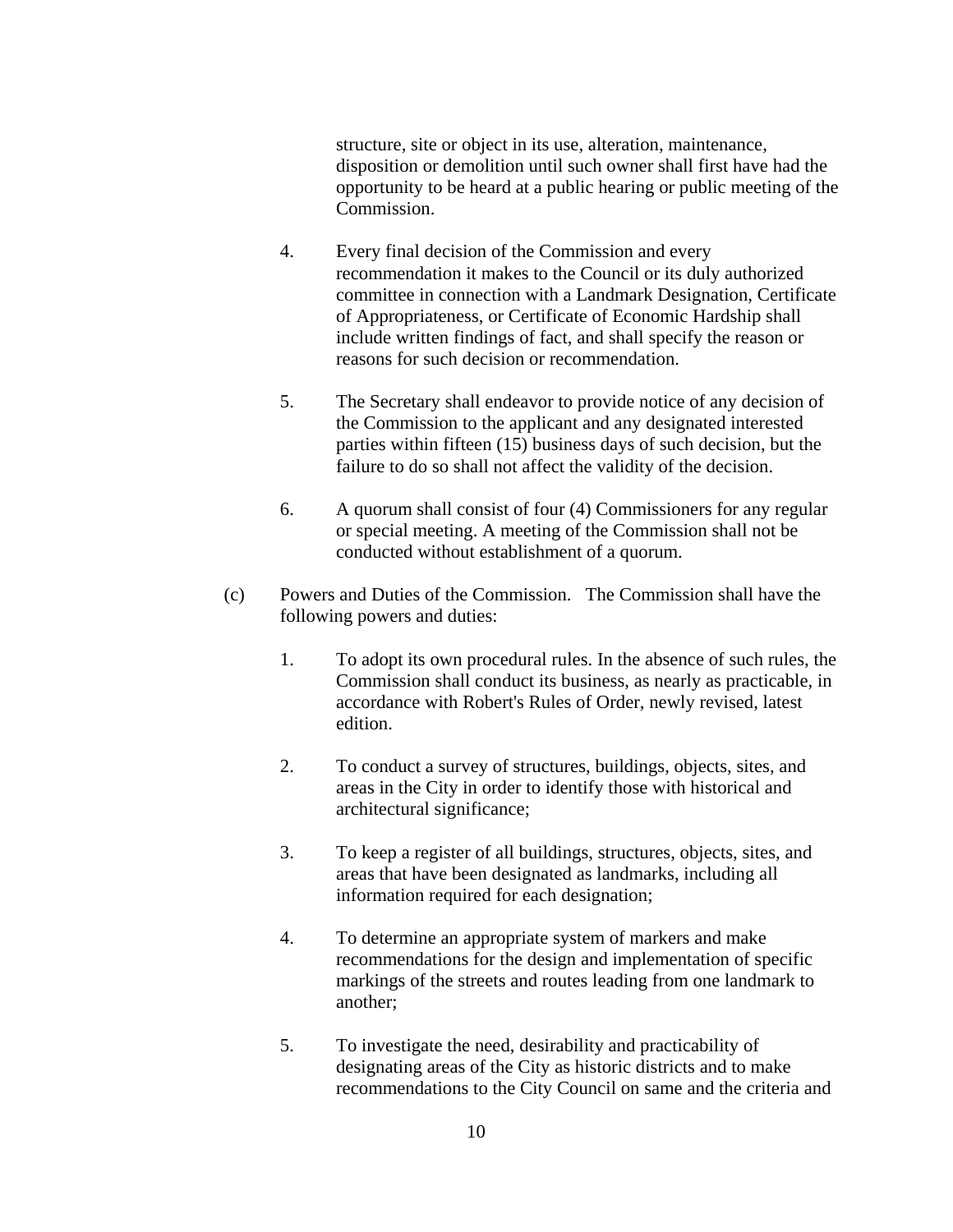procedures therefore, should historic districts be proposed to be established.

- 6. To provide information to owners of landmarks, structures and buildings, as well as to residents of the City, regarding physical and financial aspects of preservation, renovation, rehabilitation, and reuse, including information about incentives that may be available and possible designation under this ordinance, and procedures for inclusion on the State of Illinois or National Register of Historic Places.
- 7. To inform and educate the residents of the City concerning the historic and architectural heritage of the City by publishing appropriate maps, newsletters, brochures, and pamphlets, and holding programs and seminars.
- 8. To hold public hearings and review applications for construction, alteration, removal or demolition affecting proposed or designated landmarks or structures and issue or deny Certificates of Appropriateness and Certificates of Economic Hardship for such actions;
- 9. To make recommendations regarding the designation and withdrawal of designation of landmarks;
- 10. To request technical advice and assistance from City staff members and to retain specialists or consultants when expressly authorized by the City Council;
- 11. To perform such other functions as directed by the City Council, including without limitation regulatory, informational, and incentive-oriented functions;
- 12. To administer on behalf of the City of Elmhurst any property or full or partial interest in real property, including a conservation right as that term is used in the Real Property Conservation Rights Act (765 ILCS 120/1 et. seq.), which the City may have or accept as a gift or otherwise, as directed by the City Council;
- 13. To administer on behalf of the City as directed by the City Council, such gifts, grants and money as may be appropriate for the purpose of this Chapter;
- 14. To pursue and participate in the "certified local government" program of the National Historic Preservation Act, as amended,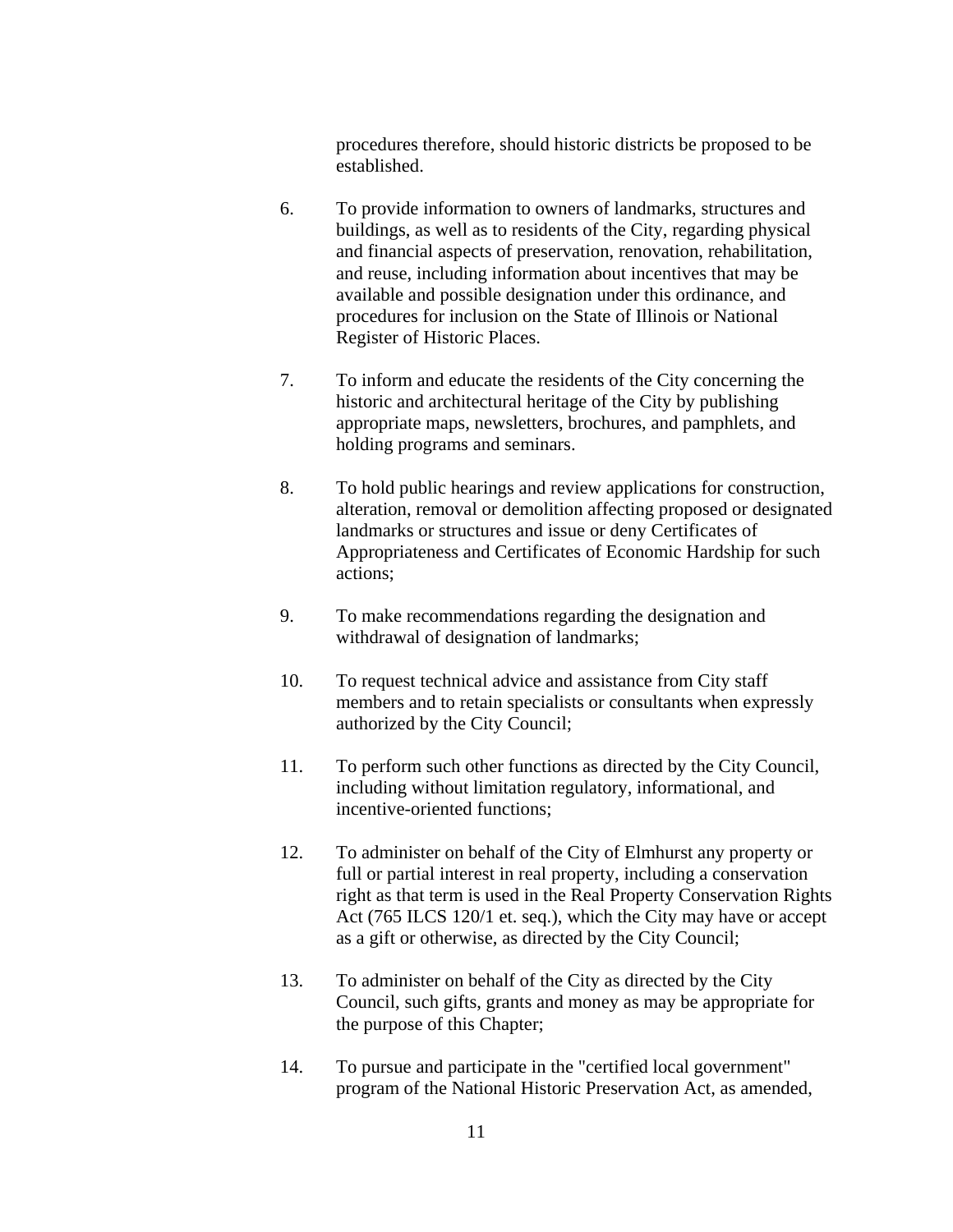and the Illinois Historic Preservation Agency; and carry out any responsibilities delegated to the Commission under that program (upon acceptance), including review and comment on any National Register nominations submitted to the Commission upon request of the Council, attendance at informational and educational programs sponsored by the Illinois Historic Preservation Agency, and preparation of an annual report of the activities of the Commission;

- 15. To review proposed planned unit development applications, zoning amendments, applications for conditional uses and applications for zoning variances that materially affect proposed or designated landmarks and districts; and
- 16. To periodically review the City of Elmhurst Zoning Ordinance and to recommend to Zoning & Planning Commission and City Council any amendments appropriate for the protection and continued use of landmarks or property and structures within historic districts.
- 17. When authorized by the City Council, the Commission shall undertake an ongoing survey and research effort in the City to identify neighborhoods, areas, properties, sites, structures, objects and buildings that have historic, community, architectural, or importance, interest, or value. As part of the survey, the Commission shall review and evaluate any prior surveys and studies by any unit of government or private organization and compile appropriate descriptions, facts, and photographs.

## **Article III. Landmark Designation**

Section 21.30 Criteria for the Recommendation of Landmark Designation.

- (a) To be eligible for landmark designation, a property, area, building, structure, object or site shall satisfy the following criteria:
	- 1. be of an age of at least fifty (50) years; and
	- 2. be listed on the National or State Register of Historic Places, before the filing of an application of designation by the City;

or

3. be of an age of at least fifty (50) years; and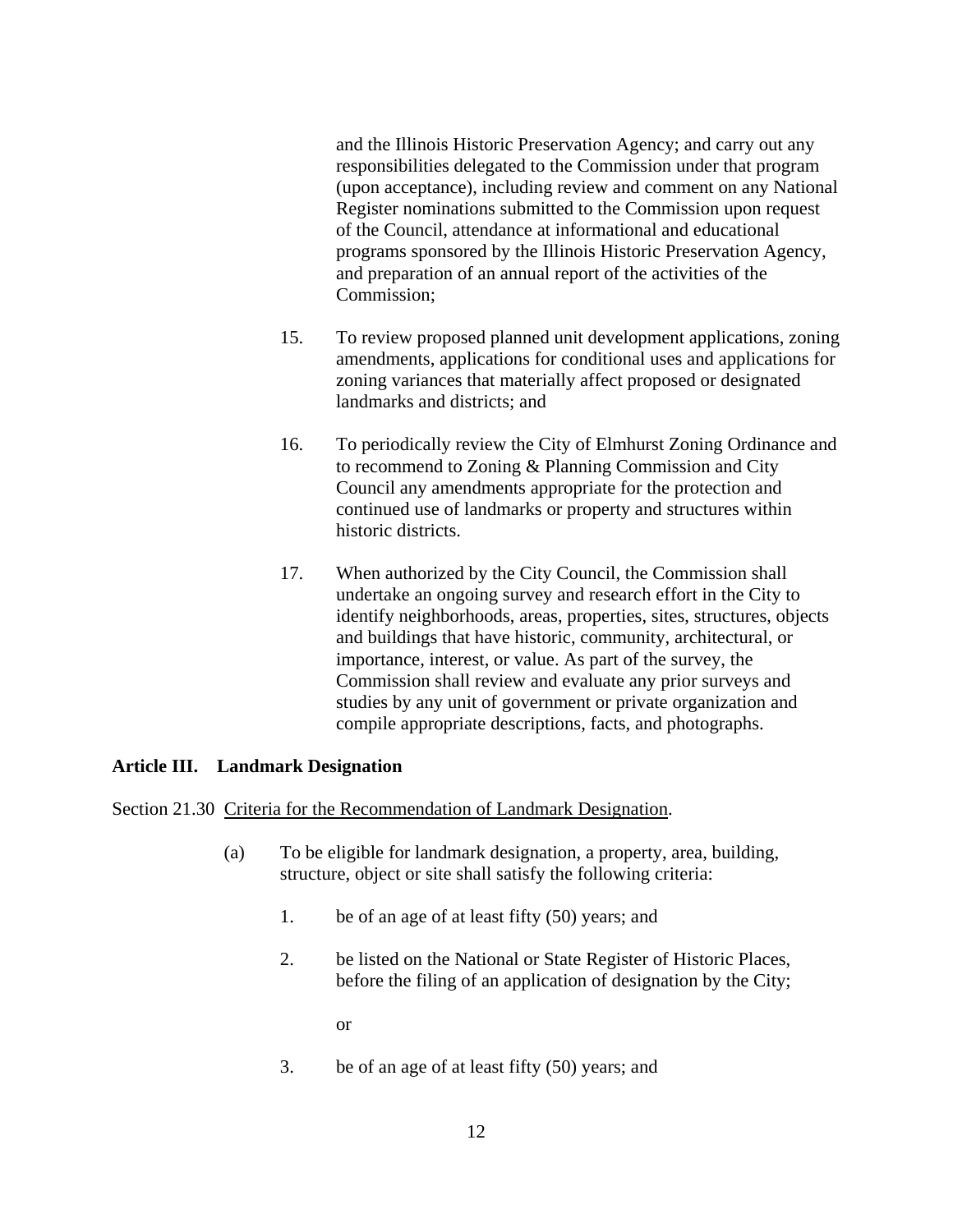- 4. have sufficient integrity of location, design, materials and workmanship to make it worthy of preservation or restoration; and
- 5. satisfy any two (2) of the following criteria:
	- (i) Distinctive architectural style (period, type, method of construction, materials); architecturally significant,; example of best remaining architectural type in the City;
	- (ii) Its location as a site of a significant historic or prehistoric event or activity which may or may not have taken place within or involved the use of any existing improvements on the property;
	- (iii) Its identification with a person or persons who significantly contributed to the historic, cultural, architectural, archaeological or related aspect of the development of the City, State, Midwest Region or the United States;
	- (iv) Its exemplification of an architectural type, style or design distinguished by innovation, rarity, uniqueness or overall quality of design, detail, materials or craftsmanship;
	- (v) Its identification as the work of an architect, designer, engineer or builder whose individual work is significant in the history or development of the City, the State, the Midwest Region or the United States;
	- (vi) Its exemplification of important planning and urban design techniques distinguished by innovation, rarity, uniqueness or overall quality of design or detail;
	- (vii) Its association with important cultural or social aspects or events in the history of the City, the State, the Midwest Region or the United States;
	- (viii) Its location as a site of an important archaeological resource; unique location or established and familiar visual feature of a neighborhood;
	- (ix) Its representation of a historic, cultural, architectural, archaeological or related theme expressed through distinctive areas, properties, structure, sites or objects that may or may not be contiguous;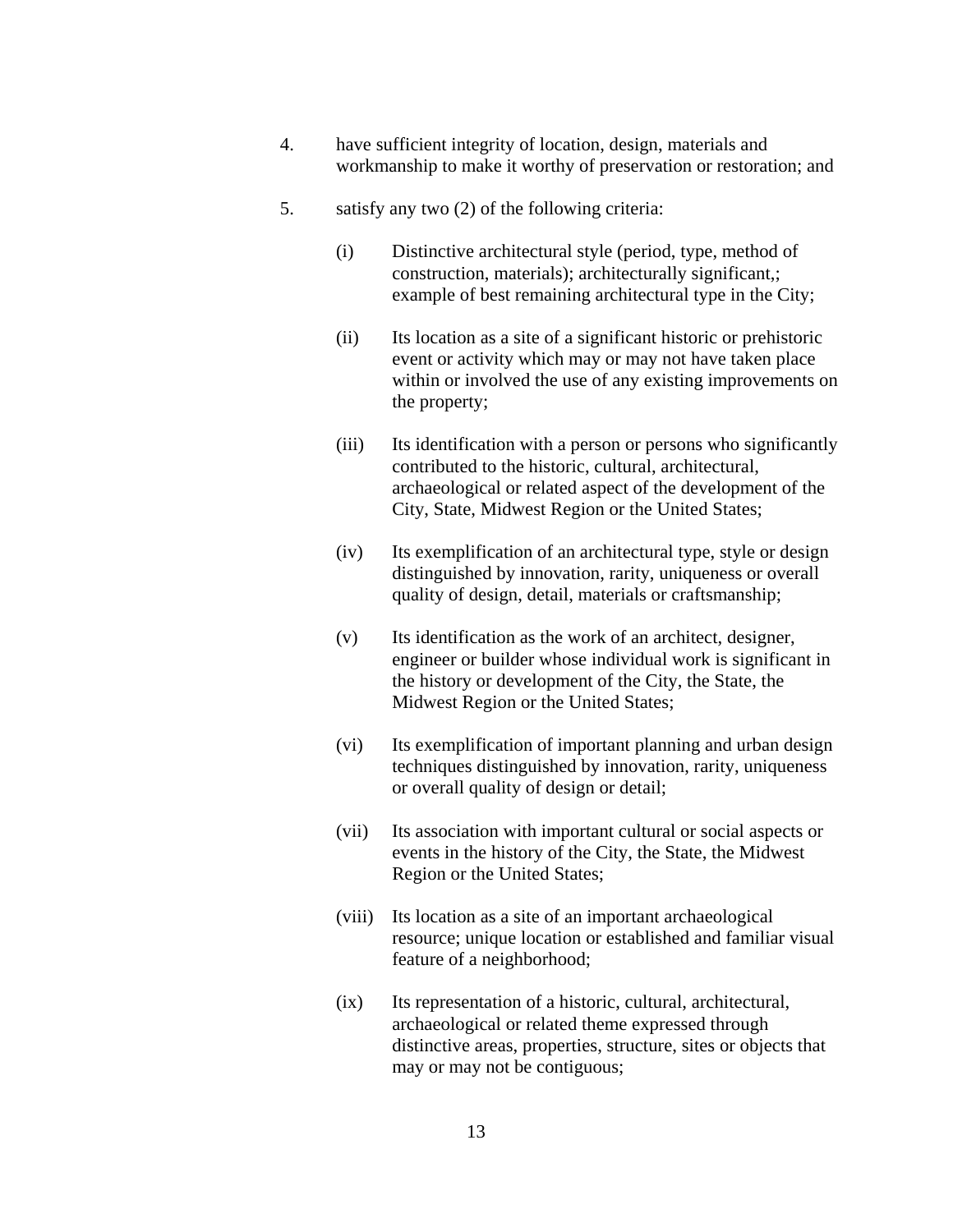- (x) Its unique location or distinctive physical appearance or presence representing an established and familiar visual feature of a neighborhood, community or the City;
- (xi) Its exemplification of a pattern of neighborhood development or settlement significant to the cultural history or traditions of the City, whose components may lack individual distinction;
- (xii) Fine or unique example of a utilitarian structure; and
- (xiii) It is likely to yield important information regarding Elmhurst history or pre-history.

The Commission shall limit their consideration to the foregoing criteria in making a determination on a nomination of an area, property, structure, site or object for designation by ordinance as a landmark.

### Section 21.31 Applications for Landmark Nominations.

- (a) Nominations. Nomination of an area, property, structure, site or object for consideration and designation as a Landmark or district shall be submitted to the Director of Zoning, Planning and Economic Development on a form prepared by the Department of Zoning, Planning and Economic Development, and may be initiated by any of the following:
	- 1. An owner of record of the area, property, structure, site or object being nominated.
	- 2. A Commissioner or member of the Historic Preservation Commission.
	- 3. A member of the City Council.
	- 4. The Mayor.
	- 5. Any resident of the City of Elmhurst.
	- 6. Any not-for-profit organization with its principal place of business in the City.
	- 7. Any corporation, partnership, firm or other business entity.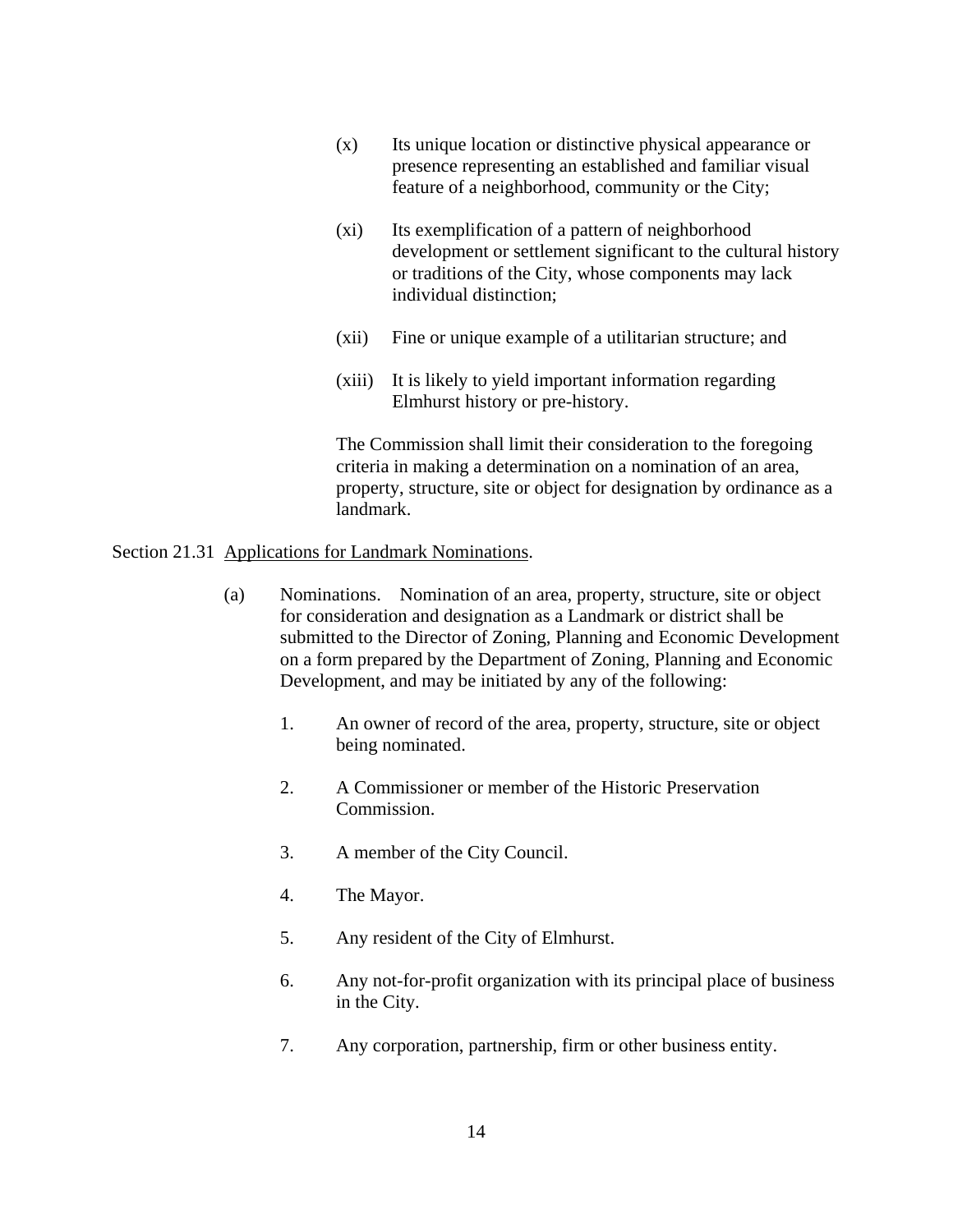All property owners of the proposed landmark must consent to consideration of designation. Owner consent shall be submitted with the application. If the property owner(s) do/does not consent to the nomination, the Commission shall reject the application as incomplete.

An application to nominate an area, property, structure, site or object filed by any person or entity other than the owner(s) thereof shall be subject to payment of a filing fee of \$100.00. Such application shall not be deemed completed until payment of such fee has been made.

- (b) Applications. Applications for a landmark nomination shall be filed with the Planning, Zoning & Economic Development Department, on forms provided by the Department and shall, at a minimum; include the following information and specifications:
	- 1. The name and address of the applicant and owner of record.
	- 2. The legal description and common street address of the property.
	- 3. A written statement describing the structure, building, or site and setting forth reasons in support of the proposed designation, including a list of significant exterior architectural features that should be protected.
	- 4. Qualifying criteria for landmark designation and why the proposed structure meets such criteria.
	- 5. Written documentation and evidence establishing that the applicant(s) is/are the current owner(s) of record of the nominated property and that each owner of record consents to the proposed landmark designation. Such documentation or evidence of record ownership shall include a recent title policy in the name of the applicant or other evidence of ownership acceptable to City Attorney. In the event legal and equitable title is held by separate parties, written consent of each shall be required.
	- 6. An overall site plan and photographs of the landmark. The plan shall also include a front, side, and rear elevation drawing.
	- 7. Such other relevant information as requested by the City Attorney or the Commission.

A nomination may be withdrawn by the person or persons who submitted the nomination form at any time prior to the Commission scheduling a public hearing provided however, that such withdrawal shall not be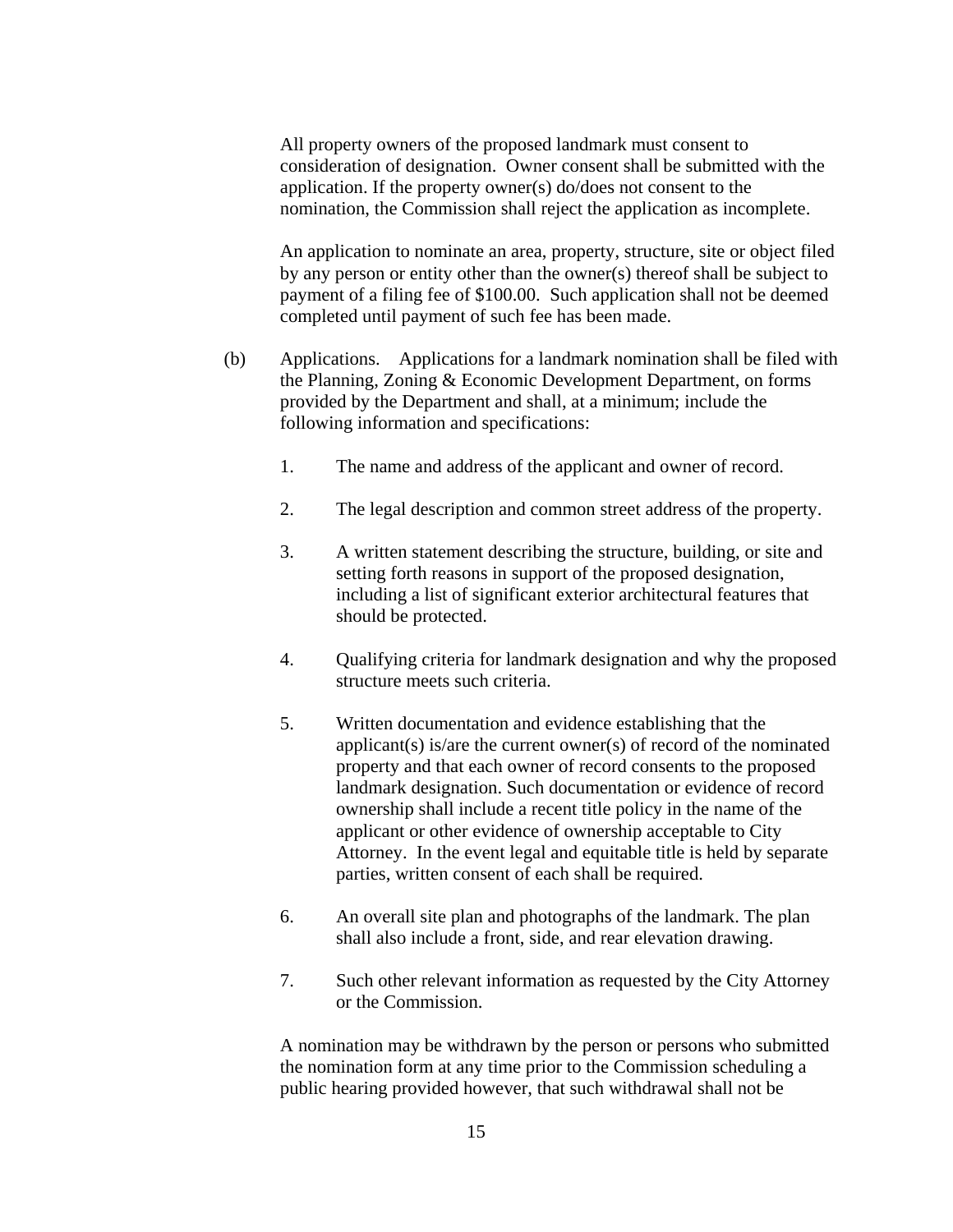effective until the City is reimbursed for costs incurred up to the date of withdrawal.

## Section 21.32 Landmark Designation Procedures.

- (a) Public Hearing Required. The Commission shall conduct a public hearing as hereunder provided after the filing of a complete application with the Planning, Zoning and Economic Department.
	- 1. The completed forms and associated materials shall be forwarded by the Department to the Commission for its consideration.
	- 2. Upon receipt of the application, the secretary of the Commission shall schedule a public hearing, to be held within sixty (60) days after the Department Staff have determined that the application is complete.
	- 3. Notice of time and place of the public hearing shall be published at least once in a newspaper of general circulation within the City of Elmhurst not more than 30 days or less than 15 days before such hearing. In addition, notices shall be sent by first class mail, postage prepaid, to all owners of all property (as determined from current property tax records) located within 500 feet of any lot line of the nominated property.
	- 4. The hearing shall be conducted in accordance with the Rules of the Commission. The Commission shall consider all testimony or other evidence relating to the designation criteria set forth in Section 21.20(a) of this Chapter from any person who makes written submittals or appears at the public hearing. The owner(s) or authorized representatives thereof of a property, building, structure, site or object nominated shall be allowed a reasonable opportunity to present testimony or other evidence concerning the applicability and satisfaction of the designation criteria set forth in Section 21.20(a).
	- 5. A Certificate of Appropriateness shall be required for alteration, construction, removal or demolition of a proposed landmark from the date when the nomination form, with owner(s) consent, is presented to the Commission until the final disposition of the request.
- (b) Deliberations and Decisions. A decision shall be made within sixty (60) days following the date of the public hearing is closed.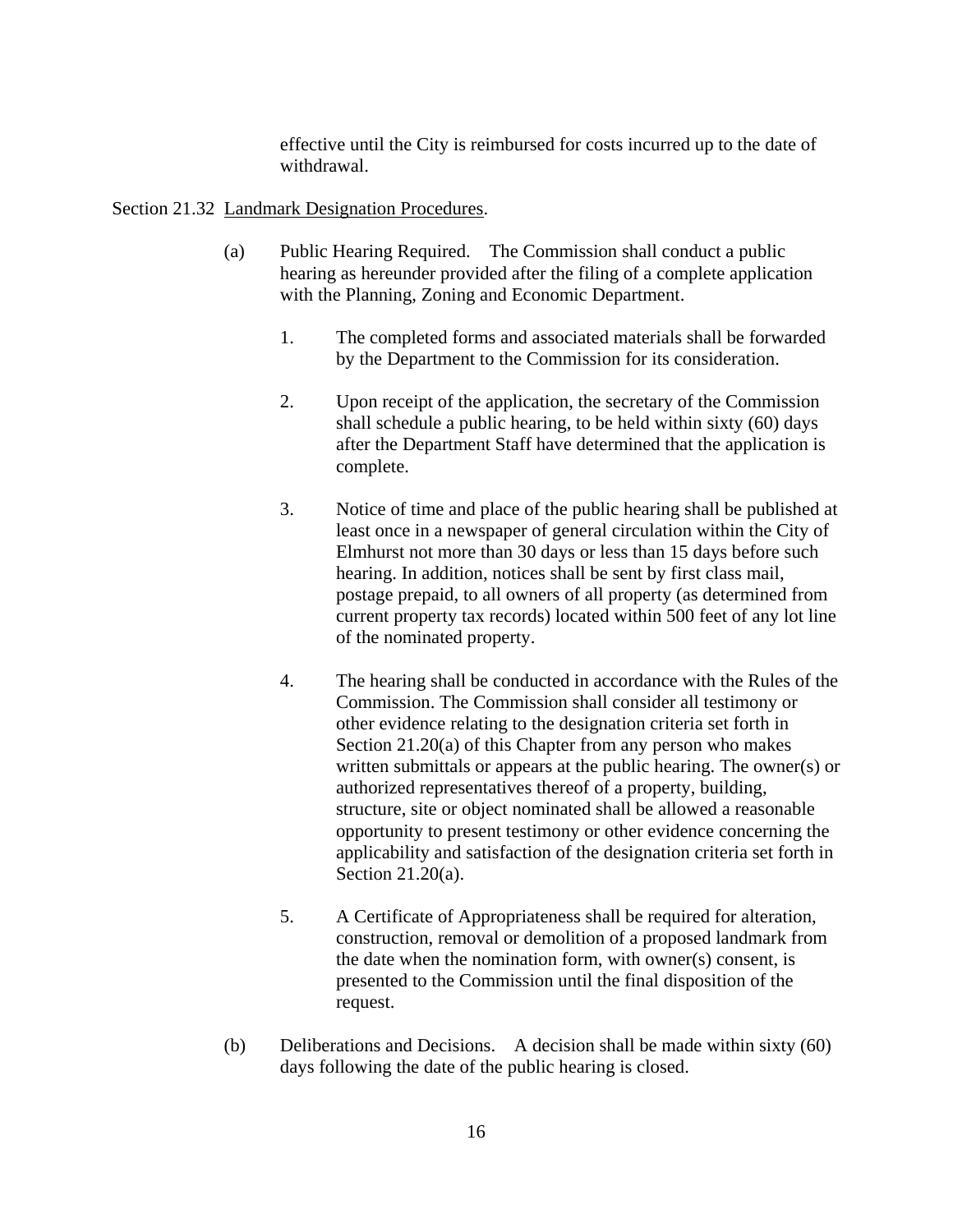- 1. Following the public hearing, the Secretary of the Commission shall prepare the Commission's evaluation, recommendation and all available information for submittal to the City Council within sixty (60) days thereof.
- 2. If the Commission decides that the landmark should be designated, it shall do so by a majority vote of the members appointed to the Commission.
- 3. The nomination process shall end, if: (i) the Commission fails to make its recommendation within sixty (60) days after the close of the public hearing; or (ii) if the Commission finds that the nominated Landmark does not meet the criteria for designation.
- 4. If the Commission fails to make its recommendation within sixty (60) days after the close of the public hearing, or if the Commission fails to recommend a proposed designation to the City Council, the Commission may not reconsider the proposed designation for a period of one (1) year from the date of the Commission's final action or the close of the public hearing, whichever is later, provided however that the reconsideration shall be permitted within such one (1) year period, if: (i) significant new information concerning the previously nominated Landmark relating to the criteria for designation is provided; and (ii) the Commission votes by an affirmative vote of at least four (4) Commissioners to reconsider the previously nominated Landmark.
- 5. The owner(s) of record shall be notified by a letter within ten (10) business days after a final decision by the Commission.
- 6. The designation of a nominated Landmark shall be by Ordinance and such landmark designation shall be incorporated as part of this Chapter. If the City Council approves the application for a designation, notices will be sent to the property owners, the Planning, Zoning and Economic Development Department, the Building Commissioner, and the City Clerk and a certified copy of the ordinance shall be filed of record with the DuPage County Recorder.
- 7. Properties, buildings, structures, sites and objects designated as Landmarks shall be subject to the issuance of Certificates of Appropriateness in accordance with Section 21.30 of this Chapter.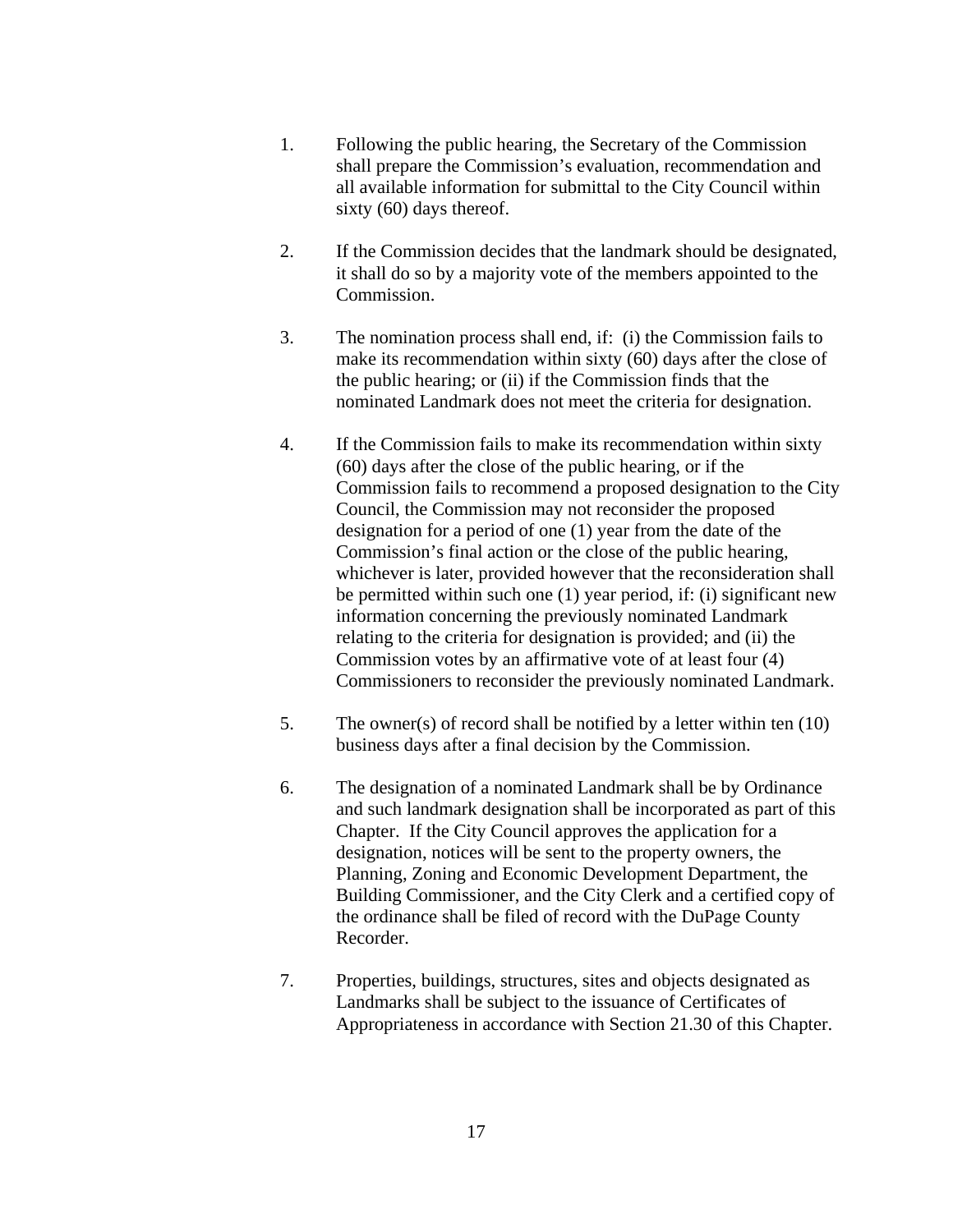## **Article IV. Enforcement**

## Section 21.30 Certificates of Appropriateness.

(a) Certificates Required. A Certificate of Appropriateness issued by the Commission shall be required before any building permit, moving permit, demolition permit, sign or other permit is issued for any designated landmark. A Certificate of Appropriateness is required if, in the opinion of the Director of the Department of Zoning, Planning and Economic Development or such Director's designee, the building, structure, property, object or site will be altered, added to, extended or repaired in such a manner as to produce a major change in the exterior appearance of such property, building, structure, site or object. A Certificate of Appropriateness is required for front exterior facades of landmarks and those facades visible from public view. This ordinance does not regulate the interiors of privately owned landmarked structures.

Such major changes to a landmark include, but are not limited to:

- 1. Major changes by addition, alteration, maintenance, reconstruction, rehabilitation, renovation or repair;
- 2. Any new construction and demolition in whole or in part requiring a permit from the City;
- 3. Moving a building; or
- 4. Any construction, alteration, demolition, or removal affecting a significant exterior architectural feature as specified in the ordinance designating the landmark, including but not limited to changes to the roofline.
- (b) Exceptions. An exception to the Certificate of Appropriateness shall be made if the applicant shows to the Commission that a failure to grant the permit will cause an imminent threat to life, health or property or if without Commission approval if the Fire Chief, Building Commissioner or City Manager so determine.

#### Section 21.41 Application for Certificate of Appropriateness.

(a) Certificate of Appropriateness Required. Any person proposing an alteration to, or seeking a building, demolition, sign, or other permit for, any designated landmark shall submit an application for a Certificate of Appropriateness. Issuance of a Certificate of Appropriateness is a precondition to commencing such alteration or obtaining such permit.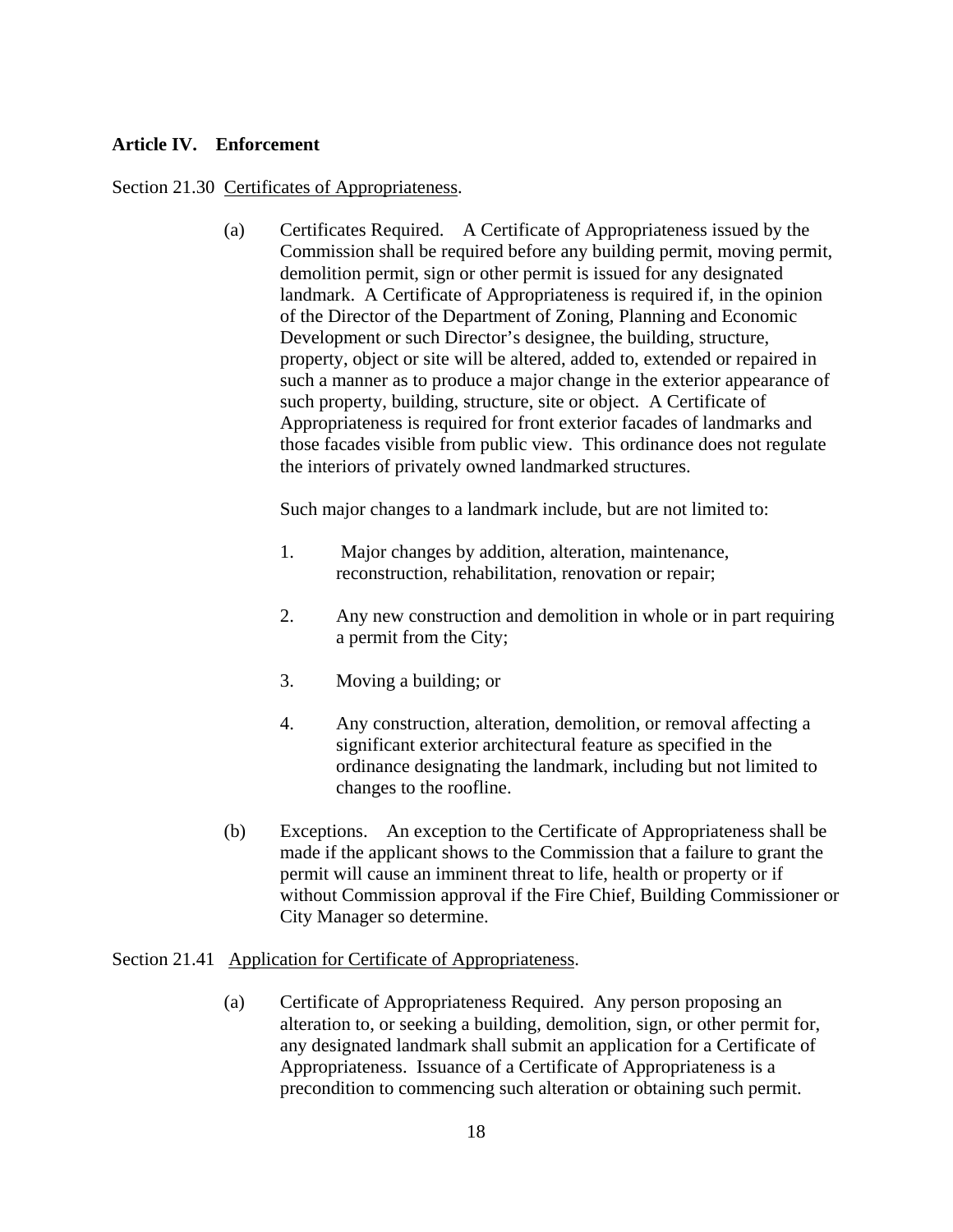Every application for a demolition permit or a building permit, including plans and specifications, shall be forwarded by the Planning, Zoning and Economic Development Department to the Commission within fifteen (15) days following receipt of the application.

- (b) Application Requirements. The application for a Certificate of Appropriateness shall include the following information and specifications:
	- 1. Applicant's name;
	- 2. The names of and written consent of all owners (whether legal or equitable) of the property, building, structure, site or object, if different from applicant;
	- 3. Street address and legal description of the site;
	- 4. An overall site plan of the site, including front, side; rear elevation drawings shall be included in the case of alteration or partial demolition;
	- 5. Brief description of the structures, buildings, and objects on the site and the structures, buildings, and objects on site adjacent to and across from such original site;
	- 6. Detailed description of the proposed alteration or demolition, together with any architectural drawings, sketches, and photographs indicating how and to what extent such alteration or demolition shall affect a landmark or historic district;
	- 7. Names and addresses of the owners of property adjacent to and across a street or alley from the site;
	- 8. A list and photographs of significant architectural features in relation to the structures, buildings, or objects on the site previously designated by the Commission as being worthy of protection and preservation;
	- 9. Identification of any architect or developer involved in the alteration or demolition;
	- 10. Payment of filing fee of \$100.00;
	- 11. Such other relevant information as requested by City Staff or the Commission.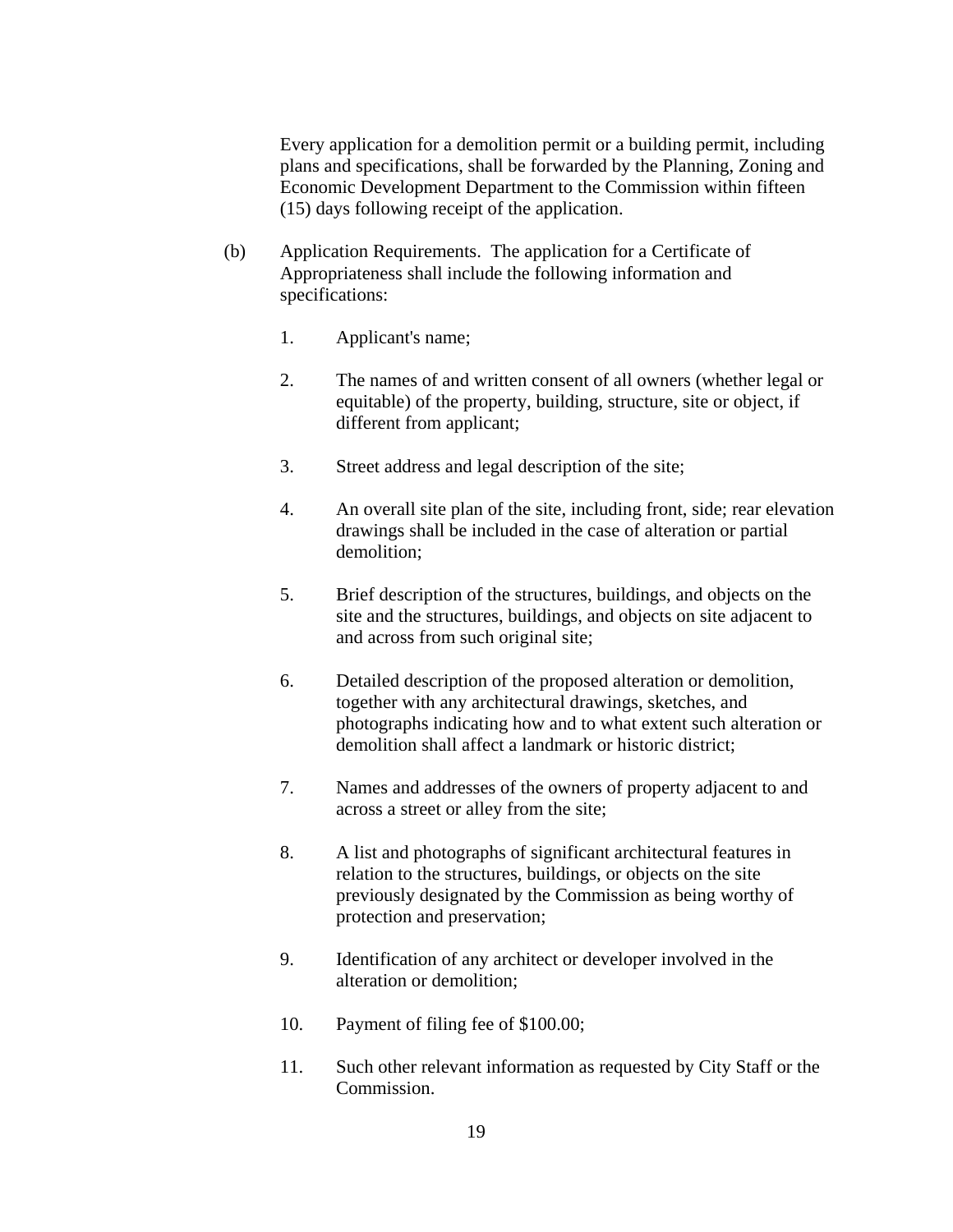It shall be unlawful to undertake any of the work specified in this section and Section 21.40 of this Chapter without first obtaining a Certificate of Appropriateness from the Commission. Applications for a Certificate of Appropriateness shall be made on forms prepared by the Planning, Zoning and Economic Development Department, and shall be submitted to the Commission Secretary. Application forms shall be available from the Department.

- Section 21.32 Standards for Certificates of Appropriateness. In making a determination whether to approve or deny an application for a Certificate of Appropriateness, the Commission shall be guided by the Secretary of the Interior's "Standards for Rehabilitation", as follows:
	- (a) A property shall be used for its historic purpose or be placed in a new use that requires minimal change to the defining characteristics of the building, structure or object and its site and environment.
	- (b) The historic character of a property shall be retained and preserved. The removal of historic materials or alteration of features and spaces that characterize a property shall be avoided.
	- (c) Each property shall be recognized as a physical record of its time, place, and use. Changes that create a false sense of historical development, such as adding conjectural features or architectural elements from other buildings, shall not be undertaken.
	- (d) Most properties change over time; those changes that have acquired historic significance in their own right shall be retained and preserved.
	- (e) Distinctive features, finishes, and construction techniques or examples of craftsmanship that characterize an historic property shall be preserved.
	- (f) Deteriorated historic features shall be repaired rather than replaced. Where the severity of deterioration requires replacement of a distinctive feature, the new feature shall match the old in design, color, texture, and other visual qualities and, where possible, materials. Replacement of missing features shall be substantiated by documentary, physical, or pictorial evidence.
	- (g) Chemical or physical treatments, such as sandblasting, that cause damage to historic materials shall not be used. The surface cleaning of structures, if appropriate, shall be undertaken using the gentlest means possible.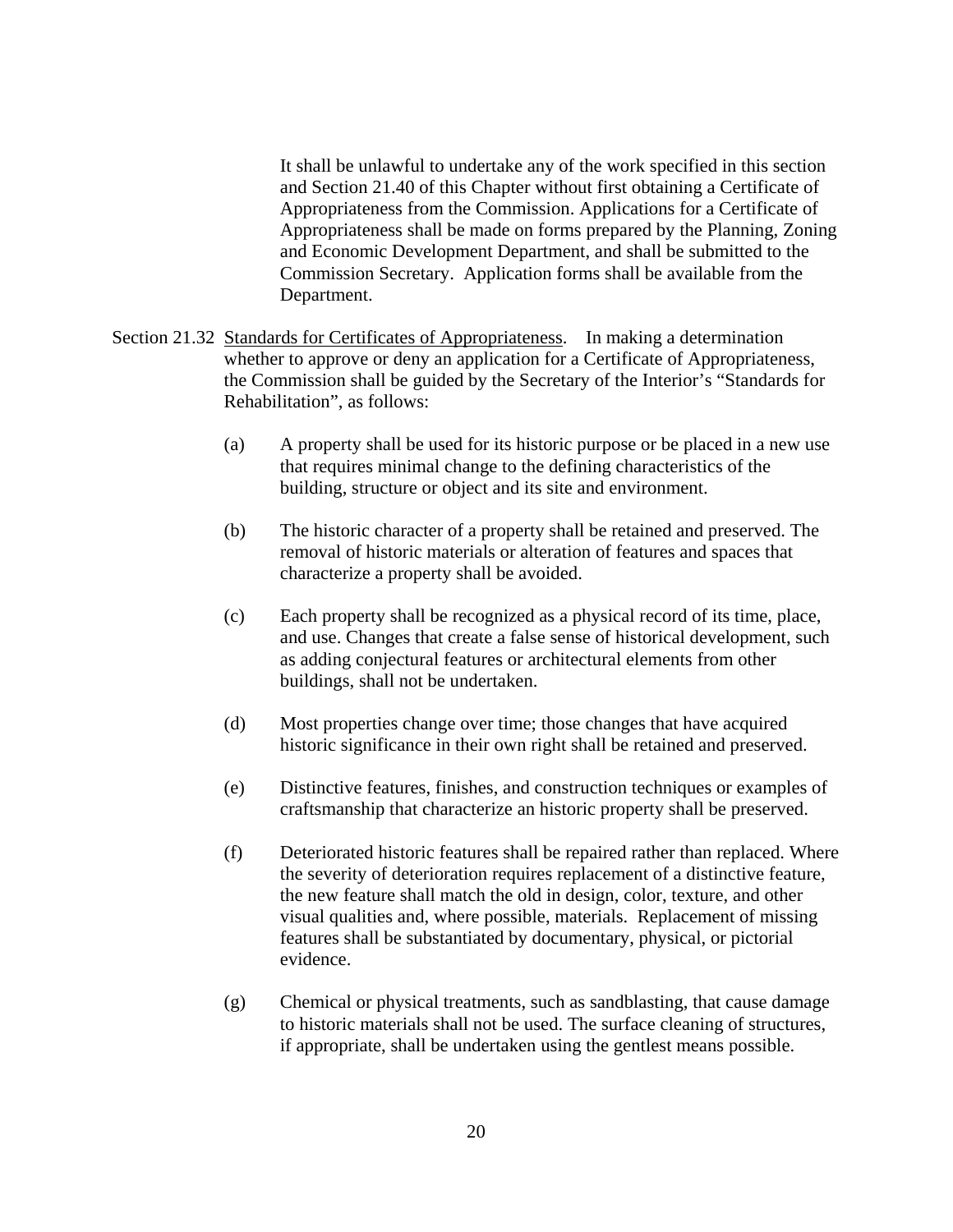- (h) Significant archeological resources affected by a project shall be protected and preserved. If such resources must be disturbed, mitigation measures shall be undertaken.
- (i) New additions, exterior alterations, or related new construction shall not destroy historic materials that characterize the property. The new work shall be differentiated from the old and shall be compatible with the massing, size, scale, and architectural features to protect the historic integrity of the property and its environment.
- (j) New additions and adjacent or related new construction shall be undertaken in such a manner that if removed in the future, the essential form and integrity of the historic property and its environment would be unimpaired.
- Section 21.43 Design Guidelines. The Commission when determining whether to approve or deny any application for a Certificate of Appropriateness, shall at a minimum, consider the following architectural criteria:
	- (a) Height. The height of any proposed alteration or construction should be compatible with the style and character of the landmark and with surrounding structures in an historic district;
	- (b) Proportions of windows and doors. The proportions and relationships between doors and windows should be compatible with the architectural style and character of the landmark;
	- (c) Relationship of Building Masses and Spaces. The relationship of a structure within an historic district to the open space between it and adjoining structures should be compatible;
	- (d) Roof Shape. The design of the roof, fascia, and cornice should be compatible with the architectural style and character of the landmark;
	- (e) Landscaping. Landscaping should be compatible with the architectural character and appearance of the landmark;
	- (f) Scale. The scale of the structure after alteration, construction, or partial demolition should be compatible with its architectural style and character and with surrounding structures in an historic district, as applicable;
	- (g) Directional Expression. Facades in historic districts should blend with other structures with regard to directional expression. Structures in an historic district should be compatible with the dominant horizontal or vertical expression of surrounding structures;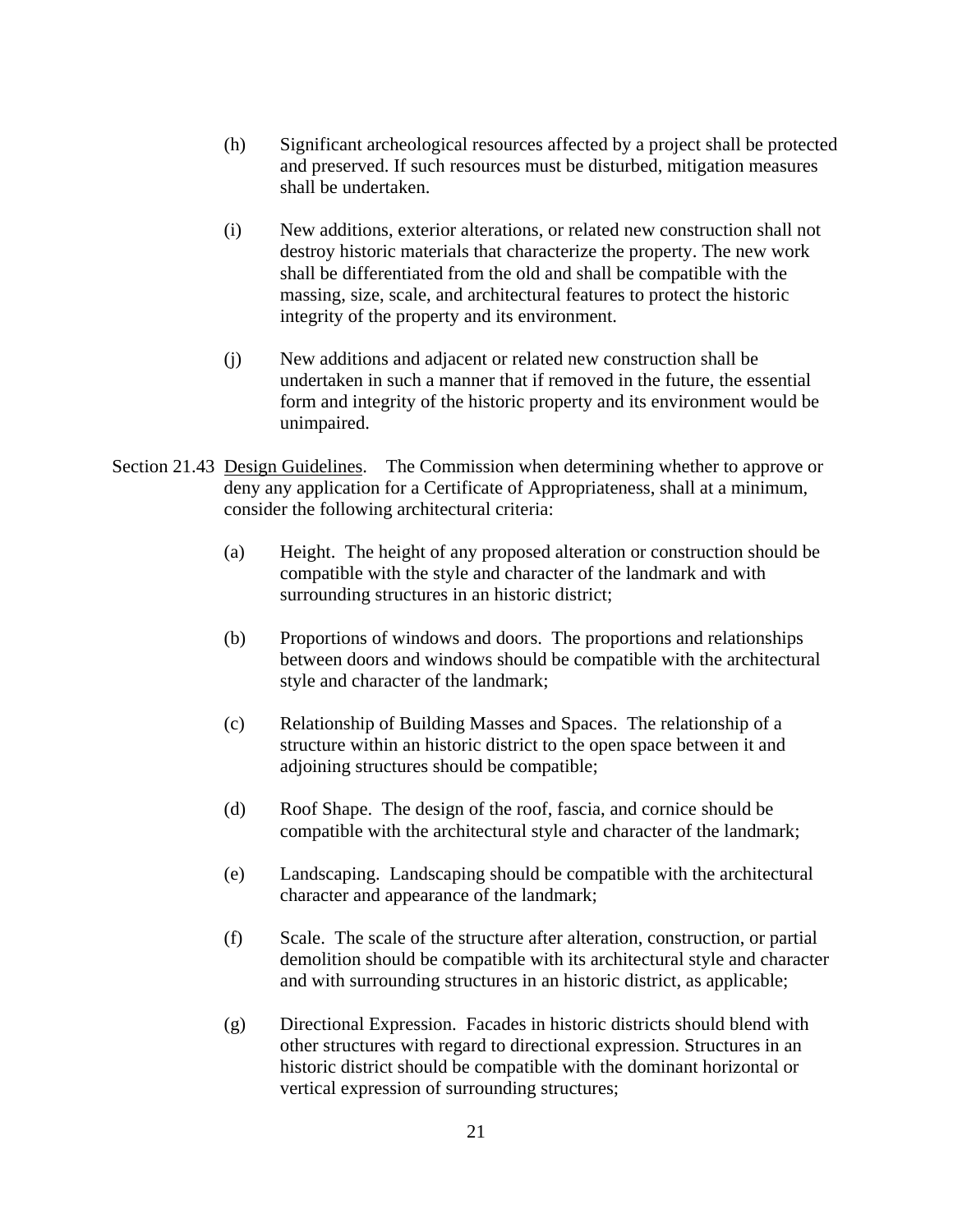- (h) Compatibility. The directional expression of a landmark after alteration, construction, or partial demolition should be compatible with its original architectural style and character; and
- (i) Architectural Details. Architectural details including types of materials, colors, and textures should be treated so as to make landmark compatible with its original architectural style and character of a landmark or historic district.

## Section 21.44 Hearing on Applications for Certificate of Appropriateness.

- (a) Hearing Procedures.
	- 1. Applications for a Certificate of Appropriateness shall be available from the Planning, Zoning and Economic Development Department. Such applications shall be completed and submitted to the Department, which shall be forwarded to the Historic Preservation Commission. The Commission Secretary shall schedule a public hearing for consideration of the application within forty-five (45) days after receipt of application.
	- 2. Notice of time and place of the public hearing shall be published at least once in a newspaper of general circulation within the City of Elmhurst not more than 30 days nor less than 15 days before such hearing. In addition, notices shall be sent by first class mail, postage prepaid, to all owners of property (as determined from current property tax records) located within 500 feet of any lot line of the subject property.
	- 3. The hearing shall be conducted within forty-five (45) days after receipt of an application in accordance with the Rules of the Commission. The Commission shall consider all relevant and material testimony or evidence relating to the Standards set forth in Section 21.32 and Design Guidelines set forth in Section 21.33 of this Chapter from any person who makes written submittals or appears at the public hearing. The owner of the Landmark shall be allowed a reasonable opportunity to present testimony or evidence concerning the applicability of the standards and guidelines in the aforesaid Sections.
	- 4. The Commission shall review the application and vote to issue or deny the application within sixty (60) days after receipt of the application. The time to consider the application may be extended with the consent of the applicant.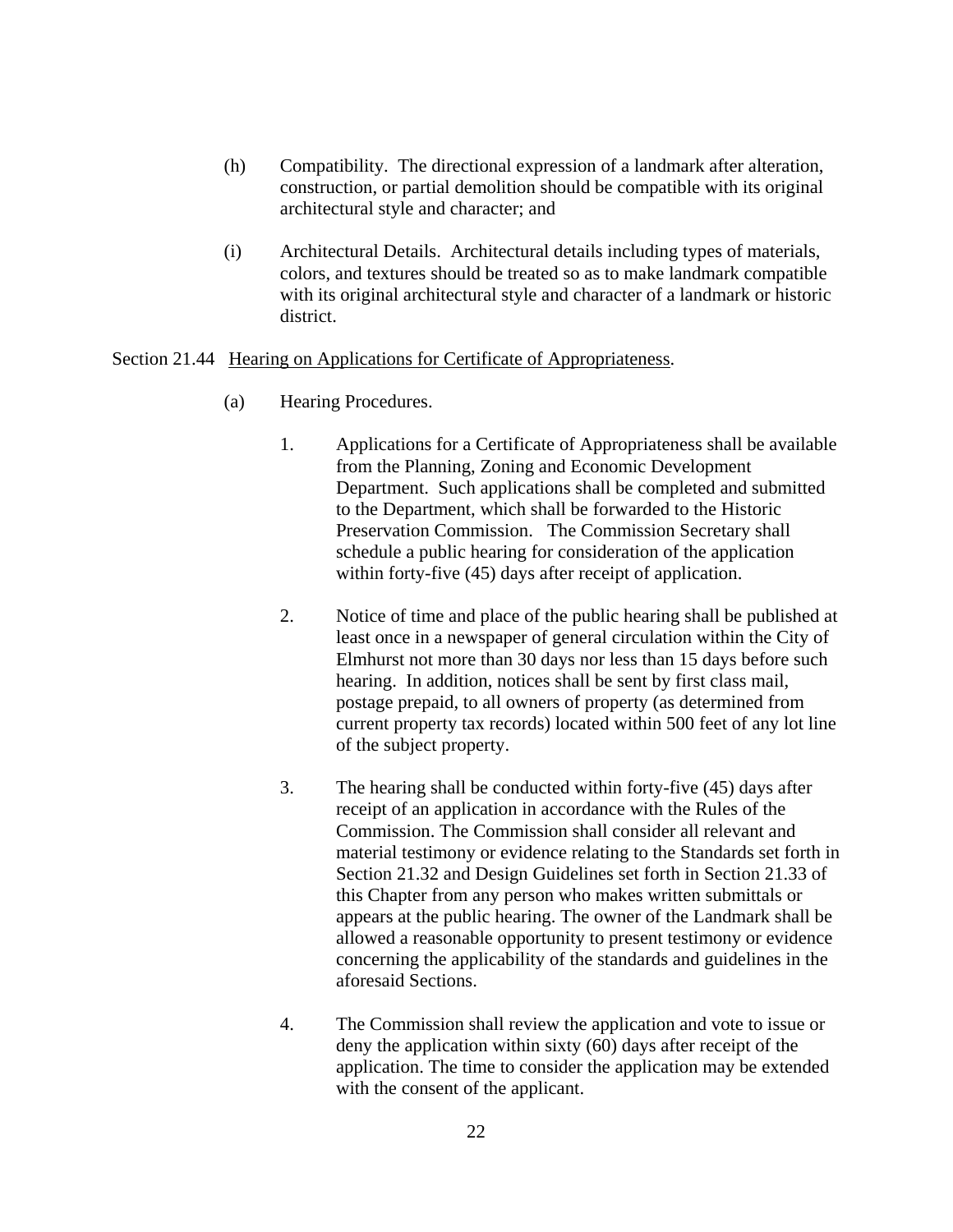- (b) Issuance of a Certificate of Appropriateness.
	- 1. If the Commission votes to approve the application, its action shall be the final administrative decision upon the application. The Certificate of Appropriateness shall be issued to the applicant within ten (10) business days following the decision of the Commission. Upon receipt of the Certificate of Appropriateness the applicant may complete applications to other City Departments to obtain necessary permits, if any.
	- 2. If the application is approved with conditions, the Commission shall notify the applicant in writing and shall specify the conditions to be imposed and the reasons in light of the applicable criteria. If the applicant notifies the Commission in writing that the conditions are acceptable, or if the applicant does not appeal the conditional approval to the City Council as set forth in Section 21.36 of this Chapter, the Commission shall issue the Certificate of Appropriateness, subject to the specified conditions.
	- 3. Work performed pursuant to the Certificate of Appropriateness shall be substantially commenced within one hundred eighty (180) days from the date of issuance by the Commission and shall remain valid until a Certificate of Occupancy is issued by Building Department, provided however that in no event shall a Certificate of Appropriateness be valid for more than two (2) years from its date of issuance without an extension having been issued by the Commission. Certificates of appropriateness shall not be transferable from the applicant to another or subsequent owner of the same property without the written consent of the Commission.
- (c) Denial of a Certificate of Appropriateness.

If the Commission disapproves the Certificate of Appropriateness, no alteration shall be permitted to proceed, and no permits shall be issued for, the proposed alteration, demolition or any other physical modifications of the designated landmark.

If the Commission votes to disapprove the application, the applicant shall be notified within ten (10) business days and the notice shall be accompanied by recommendations to the applicant concerning those changes, if any, in the plans and specifications for the proposed alteration, construction, relocation or demolition that would protect the distinctive character of the landmark or district and that would cause the Commission to approve the application. The Commission shall make reasonable efforts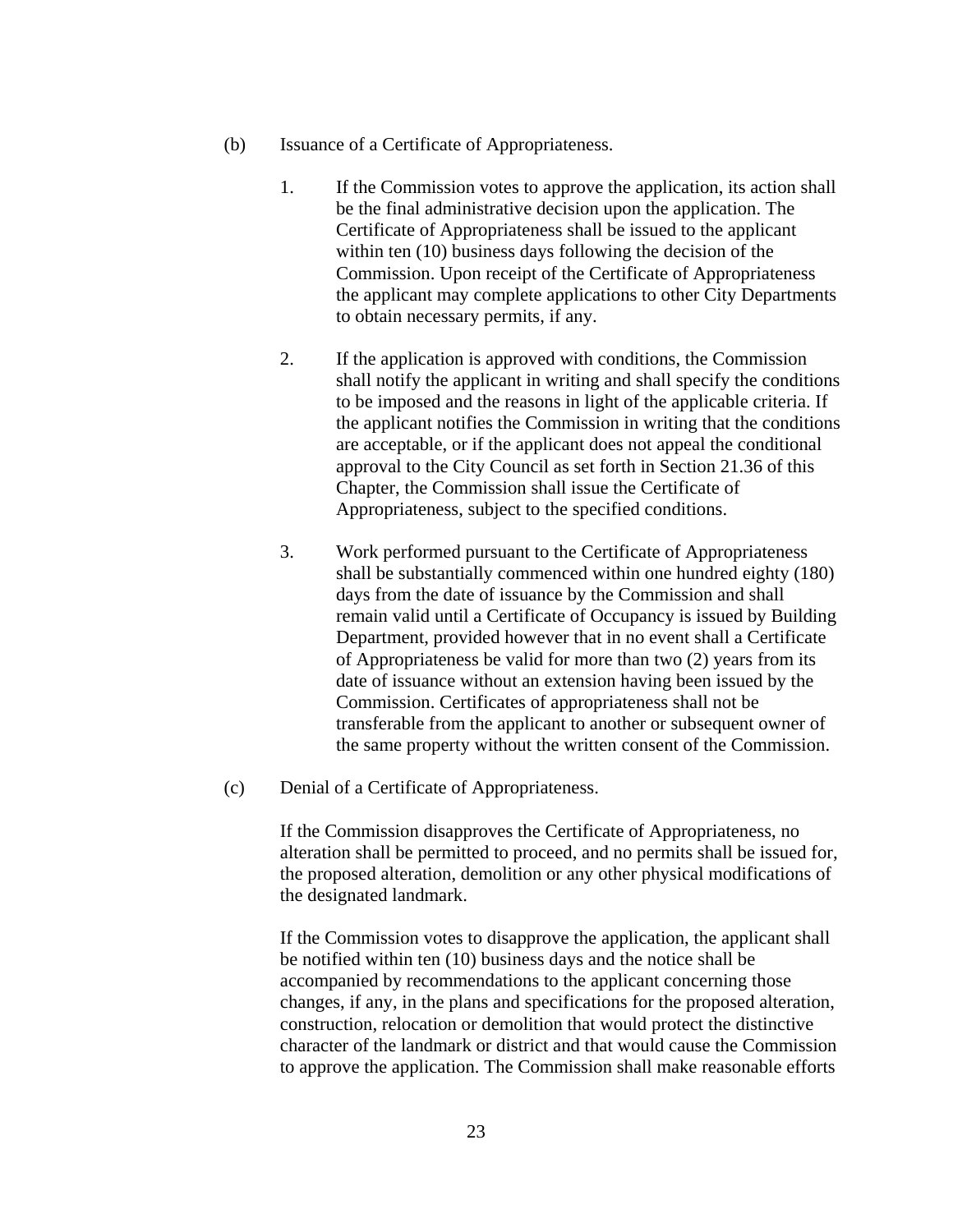to confer with the applicant, offer technical guidance, and attempt to resolve differences.

The applicant may submit a revised application that incorporates the recommendations of the Commission. At the discretion of the Commission, additional filing fees may be waived. The application shall be considered to be withdrawn if no such revised application is received within thirty (30) days after Commission disapproval.

- (d) Process for submittal of a revised application:
	- 1. Submittal by the applicant of a revised application that incorporates the recommendations of the Commission. The Commission shall schedule a public hearing within thirty (30) days of receipt of a written revised application.
	- 2. Notice of time and place of the public meeting shall be given in the same manner as with initial applications.
	- 3. If the Commission denies the revised application, the applicant may appeal the decision to the City Council in accordance with Section 21.36 of this Chapter. The failure of the Commission to render a decision within the forty-five (45) days from the date the revised application is filed, shall be deemed a denial.

#### Section 21.45 Certificate of Economic Hardship.

- (a) General. The Commission may issue a certificate of economic hardship to allow the performance of work for which a Certificate of Appropriateness has been denied. Applicants claiming economic hardship shall be required to apply to the Illinois State Historic Preservation Agency or other appropriate State Agency to determine eligibility for rehabilitation assistance. The eligibility for and availability of financial aid shall be considered by the Commission in making its decision.
- (b) Application Required; Contents of Application. An applicant for a certificate of economic hardship may submit any or all of the following information in order to assist the Commission in making its determination on the application:
	- 1. The amount paid for the property, the date of purchase, and the party from whom purchased (including a description of the personal, business or familial relationship, if any, between the owner and the person or entity from whom or which the property was purchased).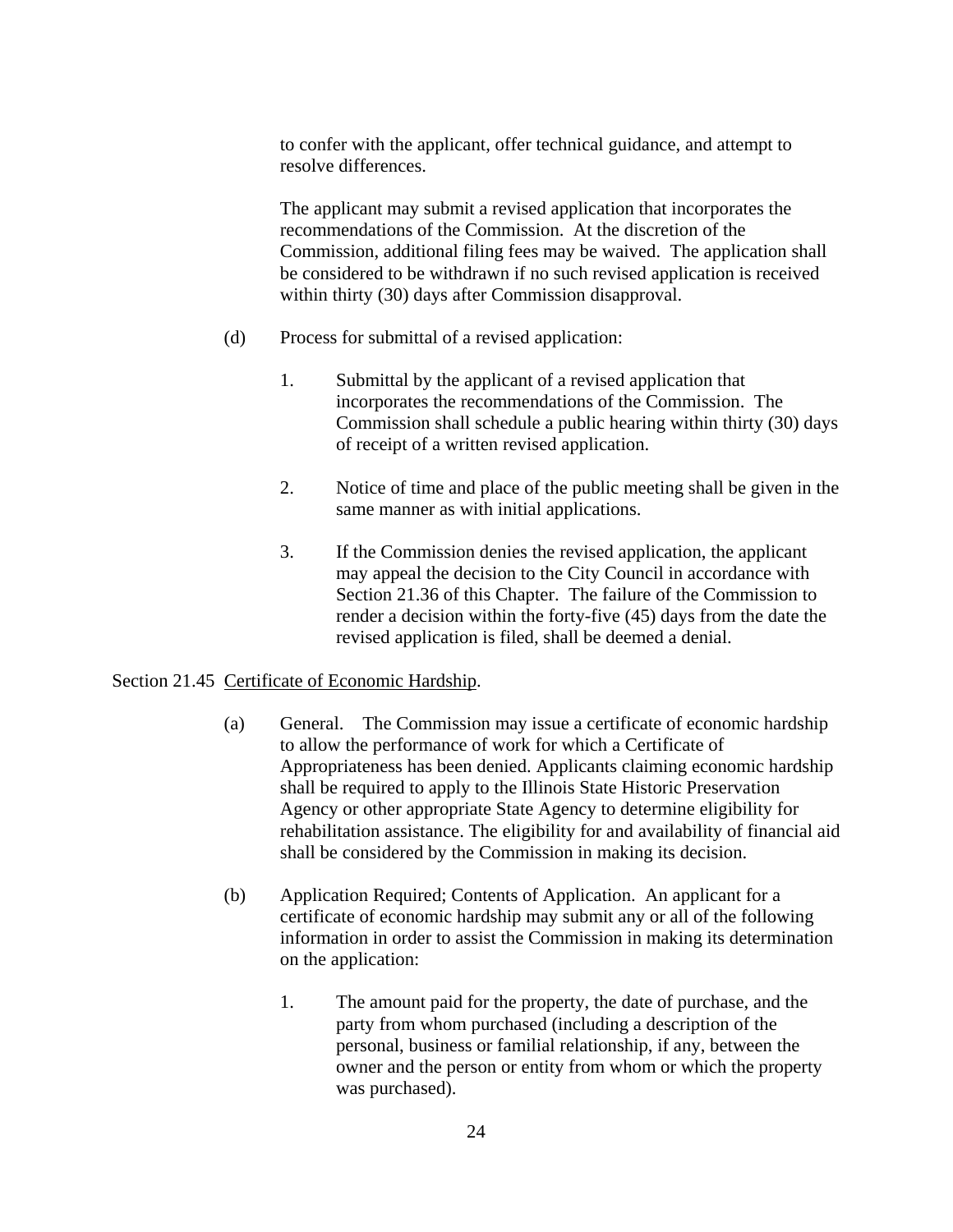- 2. The equalized assessed value of the land and improvements thereon according to the two (2) most recent assessments.
- 3. Property taxes for the previous two (2) years.
- 4. Remaining mortgage balance, if any, and annual debt service, if any, for the previous two (2) years.
- 5. All appraisals, if any, obtained within the previous two (2) years by the owner or applicant or their lenders in connection with this purchase, financing, or ownership of the property.
- 6. Any listing of the property for sale or rent, asking price, and offers received, if any.
- 7. The profitable adaptive uses for the property considered by the owner, if any.
- 8. If the property is income-producing, the annual gross income from the property for the previous two (2) years, itemized operating and maintenance expenses for the previous two (2) years, and annual cash flow before and after debt service, if any, during the same period.
- 9. Form of ownership or operation of the property, whether sole proprietorship, for-profit or not-for-profit corporation, limited partnership, joint venture, or otherwise.
- 10. Any other information including income tax bracket of the owner, applicant, or principal investors in the property, reasonably necessary for a determination as to whether the property can be reasonably sold or yield a reasonable return to present or future owners.
- (c) Action by Commission. If the Commission finds that without approval of the proposed work, the property cannot realize a reasonable economic return, then the application shall be delayed for a period not to exceed forty five (45) days. During this delay period, the Commission shall investigate plans and make recommendations to the City Council to allow for a reasonably beneficial use or a reasonable economic return on, or to otherwise preserve the subject property. Such plans and recommendations may include, without limitation, the following: a relaxation of the provisions of this Chapter, availability of, financial assistance, building code modifications, and/or changes in zoning regulations. If, by the end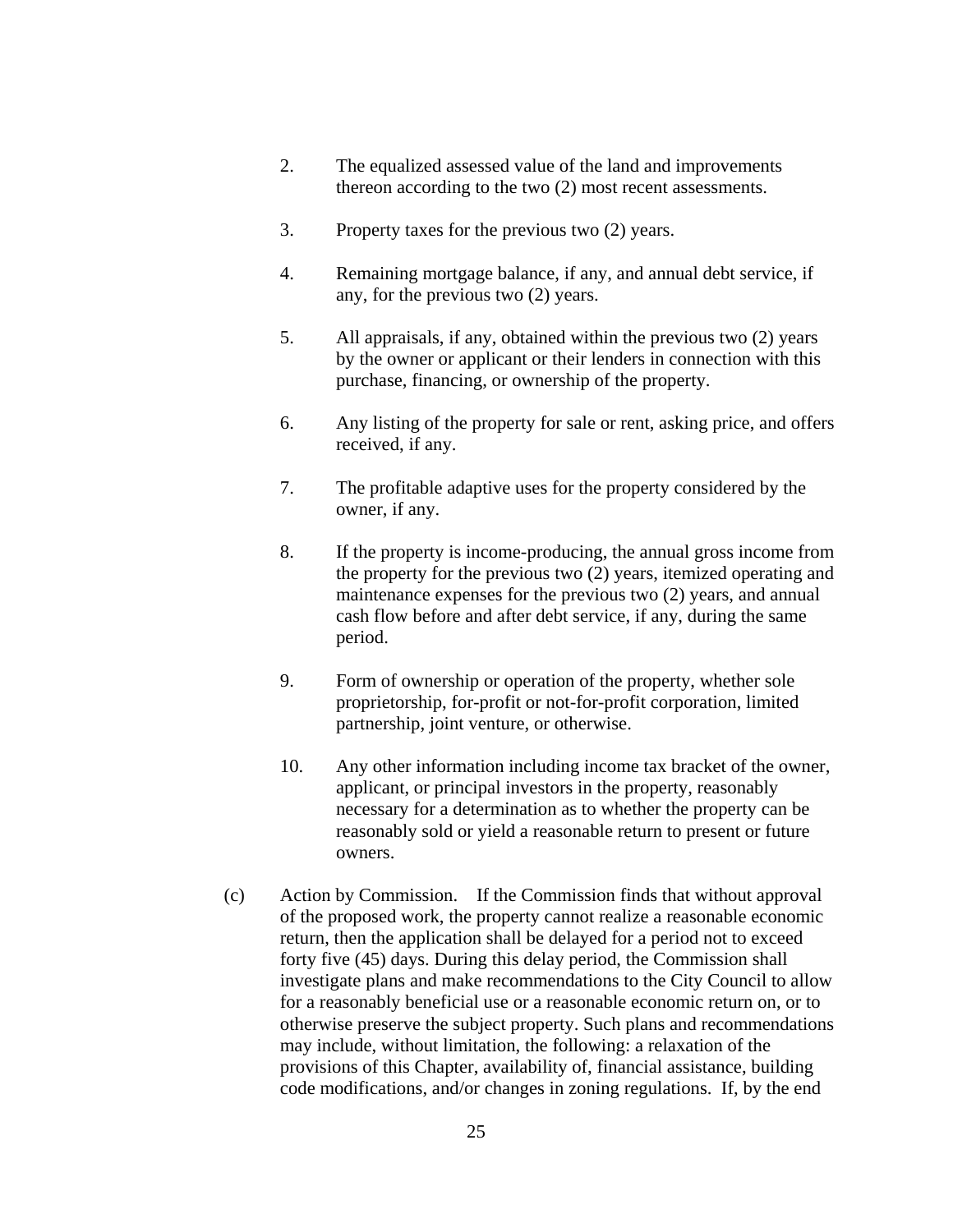of this forty five (45) day period, the Commission finds that without approval of the proposed work, the property cannot be put to a reasonable beneficial use, or the owner cannot realize a reasonable economic return, then the Commission shall issue a certificate of economic hardship approving the proposed work. If the Commission finds otherwise, it shall deny such an application.

#### Section 21.46 Appeals.

- (a) Right of Approval. When a Certificate of Appropriateness or a Certificate of Economic Hardship for a designated landmark is denied, the applicant or the owner(s) may appeal the Commission's decision to the City Council by filing a written appeal with the Office of the City Clerk within thirty (30) days after the Commission's denial. Such appeal shall be on forms prepared by the Department and may be accompanied by other written material setting for the basis for such appeal. The Council shall allow written or oral argument by the applicant and the Commission.
- (b) Decision. After due consideration of the record of proceedings, the City Council may affirm the decision of the Commission or reverse such decision, with or without conditions, by a majority vote of the corporate authorities.
- (c) Time for Issuance of Certificate after Appeal Decision. If the Council votes to issue a Certificate of Appropriateness or Certificate of Economic Hardship, as the case might be, the Secretary shall notify the applicant and the Building Department within seven (7) days of the Council's decision and the Building Commissioner shall issue such permits as may be required within fifteen (15) days thereafter provided the applicable permit applications are complete, the proposed work complies with applicable codes and all applicable fees have been paid. If the Council affirms the Commission's decision, the secretary shall notify the applicant and the Building Department within seven (7) days.

#### Section 21.47 Demolition or Destruction by Fire or Casualty.

- (a) Demolition. In the case of partial or complete demolition of a Landmark, the owner of record shall be required to obtain a Certificate of Appropriateness from the Commission prior to reconstruction. Although exact duplication of the previous structure may not be required, the exterior design of the property shall be in harmony with the exterior design of the structure prior to demolition.
- (b) Destruction by Fire or Casualty.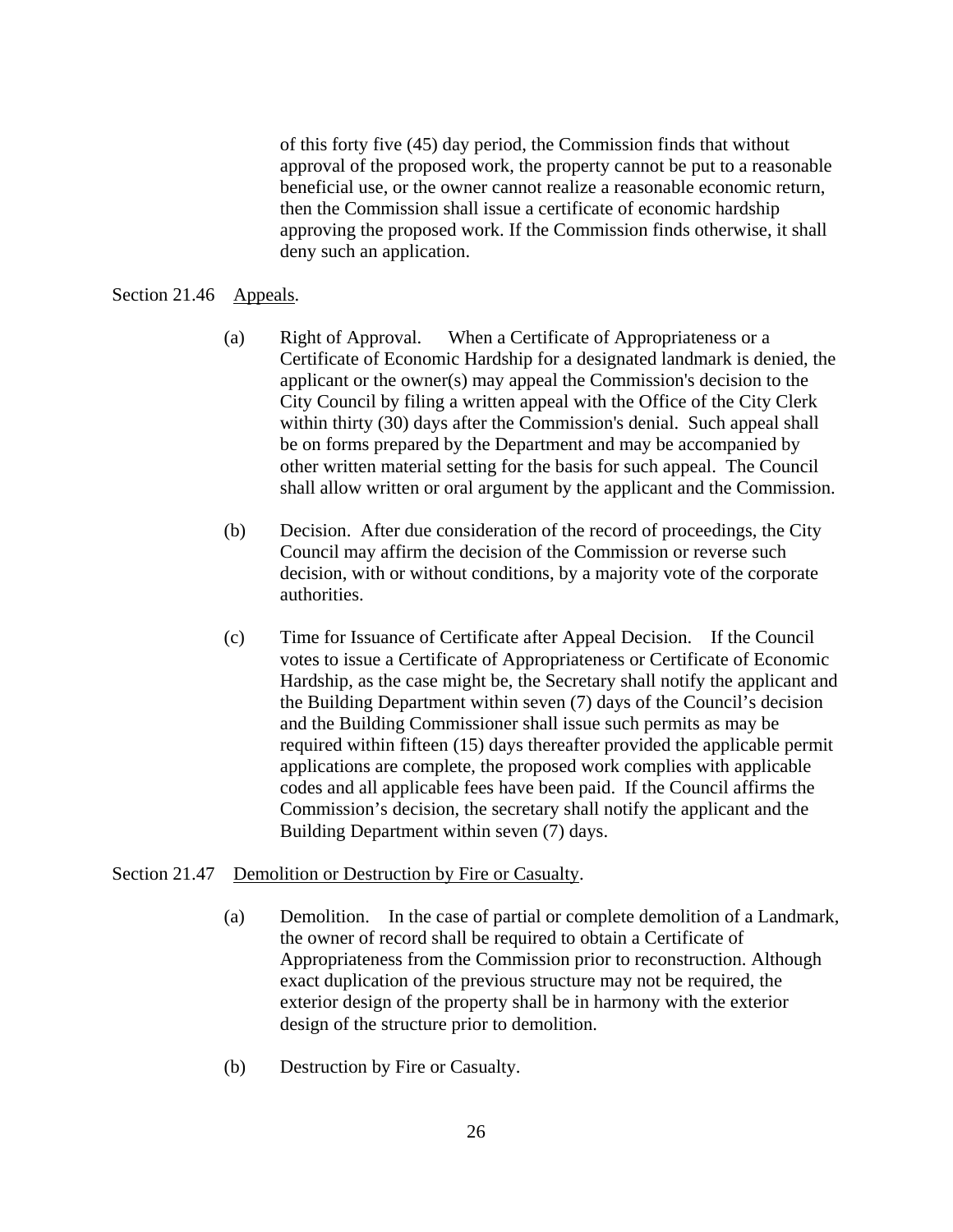- (i) A landmark building or structure that is destroyed or damaged by fire or other casualty or by act of God need not be rebuilt or restored if the cost of restoration to its condition prior to such occurrence exceeds fifty percent (50%) of the cost of restoring the building or structure new, provided that if the owner of record chooses to restore such building or structure, such owner shall be required to obtain a Certificate of Appropriateness from the Commission prior to restoration. Although exact duplication of the previous structure may not be required, the exterior design shall be in harmony with the exterior design of the structure prior to the occurrence.
- ( ii) A landmark building or structure that is destroyed or damaged by fire or other casualty or by act of God shall be rebuilt or restored if the cost of restoration to its condition prior to such occurrence does not exceed fifty percent (50%) of the cost of restoring the building or structure new, in which case the owner of record shall be required to obtain a Certificate of Appropriateness from the Commission prior to restoration. Although exact duplication of the previous structure may not be required, the exterior design shall be in harmony with the exterior design of the structure prior to such occurrence.
- Section 21.48 Fees and Penalties. Any person who undertakes or causes an alteration, construction, demolition, or removal of any nominated or designated landmark without a Certificate of Appropriateness shall be guilty of a petty offense and upon conviction thereof shall be punished by a fine of not less than Five Hundred Dollars (\$500.00) nor more than One Thousand Dollars (\$1,000.00). Every day such violation shall continue to exist shall constitute a separate violation. In addition to such penalties, the City of Elmhurst may institute any appropriate action or proceeding to enjoin, correct or abate any violation of this ordinance.

SECTION 3. That all ordinances or parts of ordinances in conflict with this ordinance are hereby amended to the extent of the conflict.

 SECTION 4. This ordinance shall be in full force and effect from and after passage and publication according to law.